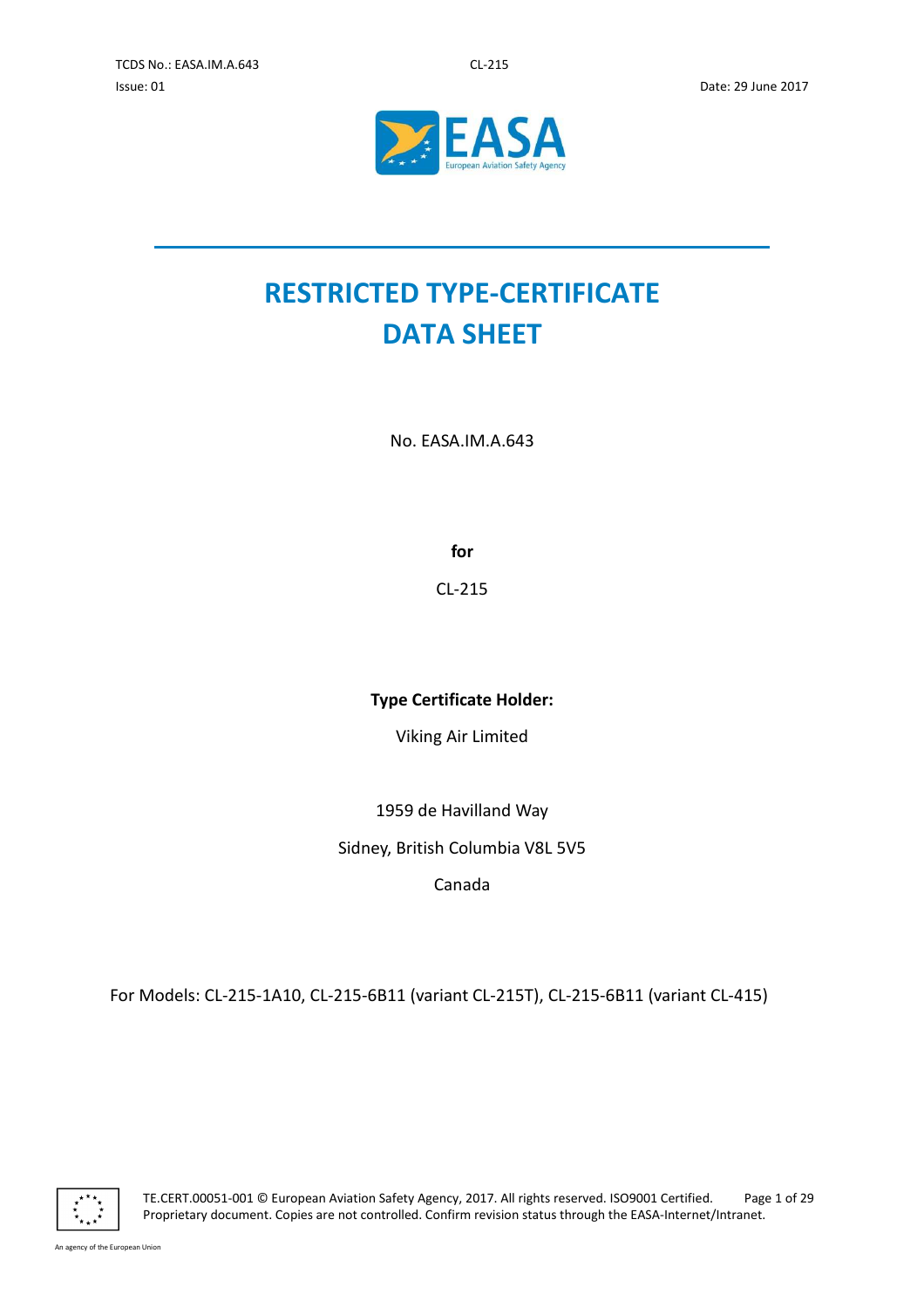Intentionally left blank



TE.CERT.00051-001 © European Aviation Safety Agency, 2017. All rights reserved. ISO9001 Certified. Page 2 of 29 Proprietary document. Copies are not controlled. Confirm revision status through the EASA-Internet/Intranet.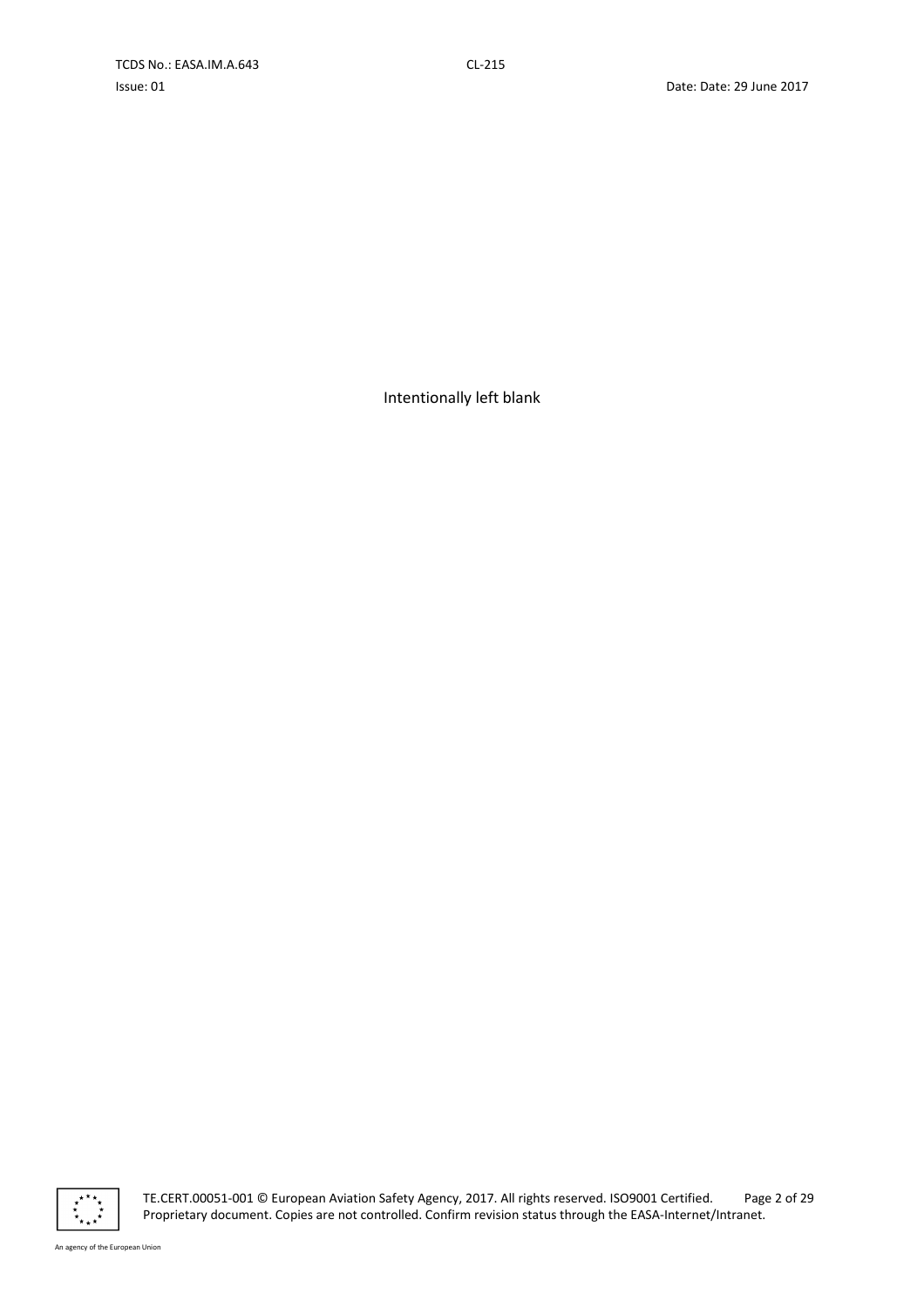## **TABLE OF CONTENTS**

| 2. State of Design Airworthiness Authority Type Certification Data Sheet No. |  |
|------------------------------------------------------------------------------|--|
|                                                                              |  |
|                                                                              |  |
|                                                                              |  |
|                                                                              |  |
|                                                                              |  |
|                                                                              |  |
|                                                                              |  |
|                                                                              |  |
|                                                                              |  |
|                                                                              |  |
|                                                                              |  |
|                                                                              |  |
|                                                                              |  |
|                                                                              |  |
|                                                                              |  |
|                                                                              |  |
|                                                                              |  |
|                                                                              |  |
|                                                                              |  |
|                                                                              |  |
|                                                                              |  |
|                                                                              |  |
|                                                                              |  |
|                                                                              |  |
|                                                                              |  |
|                                                                              |  |
|                                                                              |  |
|                                                                              |  |
|                                                                              |  |
|                                                                              |  |
|                                                                              |  |
|                                                                              |  |
|                                                                              |  |
|                                                                              |  |



TE.CERT.00051-001 © European Aviation Safety Agency, 2017. All rights reserved. ISO9001 Certified. Page 3 of 29 Proprietary document. Copies are not controlled. Confirm revision status through the EASA-Internet/Intranet.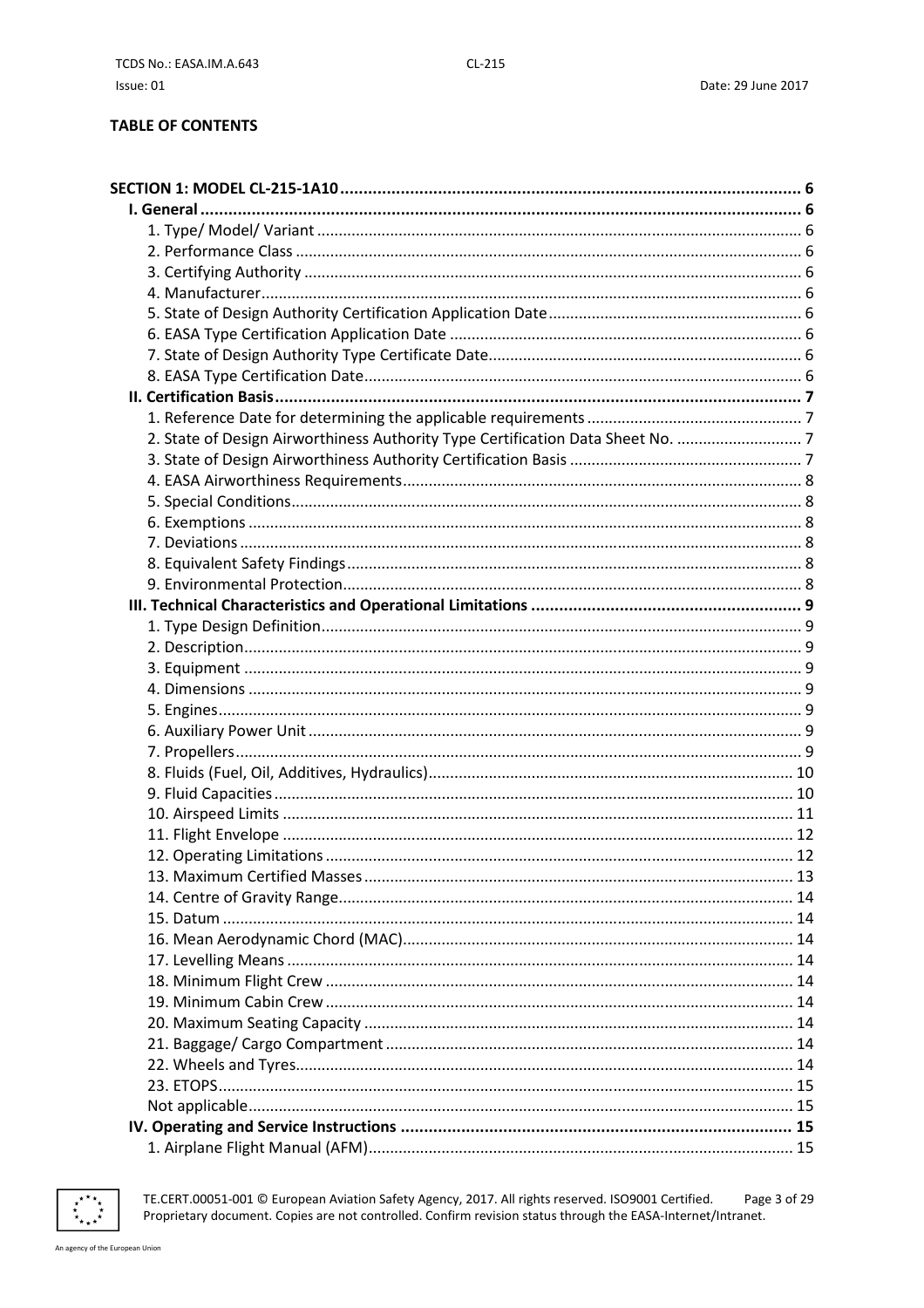| 2. Instructions for Continued Airworthiness and Airworthiness Limitations  15    |    |
|----------------------------------------------------------------------------------|----|
|                                                                                  |    |
|                                                                                  |    |
|                                                                                  |    |
|                                                                                  |    |
|                                                                                  |    |
|                                                                                  |    |
|                                                                                  |    |
|                                                                                  |    |
|                                                                                  |    |
|                                                                                  |    |
|                                                                                  |    |
|                                                                                  |    |
|                                                                                  |    |
|                                                                                  |    |
| 2. State of Design Airworthiness Authority Type Certification Data Sheet No.  17 |    |
|                                                                                  |    |
|                                                                                  |    |
|                                                                                  |    |
|                                                                                  |    |
|                                                                                  |    |
|                                                                                  |    |
|                                                                                  |    |
|                                                                                  |    |
|                                                                                  |    |
|                                                                                  |    |
|                                                                                  |    |
|                                                                                  |    |
|                                                                                  |    |
|                                                                                  |    |
|                                                                                  |    |
|                                                                                  |    |
|                                                                                  |    |
|                                                                                  |    |
|                                                                                  |    |
|                                                                                  |    |
|                                                                                  |    |
|                                                                                  |    |
|                                                                                  |    |
|                                                                                  |    |
|                                                                                  |    |
|                                                                                  |    |
|                                                                                  |    |
|                                                                                  |    |
|                                                                                  |    |
|                                                                                  |    |
|                                                                                  |    |
|                                                                                  |    |
|                                                                                  | 27 |
|                                                                                  |    |

 $\overline{\mathbf{y}^{\star}_{\star}}^{\star\star}_{\star\star}$ 

TE.CERT.00051-001 © European Aviation Safety Agency, 2017. All rights reserved. ISO9001 Certified. Page 4 of 29 Proprietary document. Copies are not controlled. Confirm revision status through the EASA-Internet/Intranet.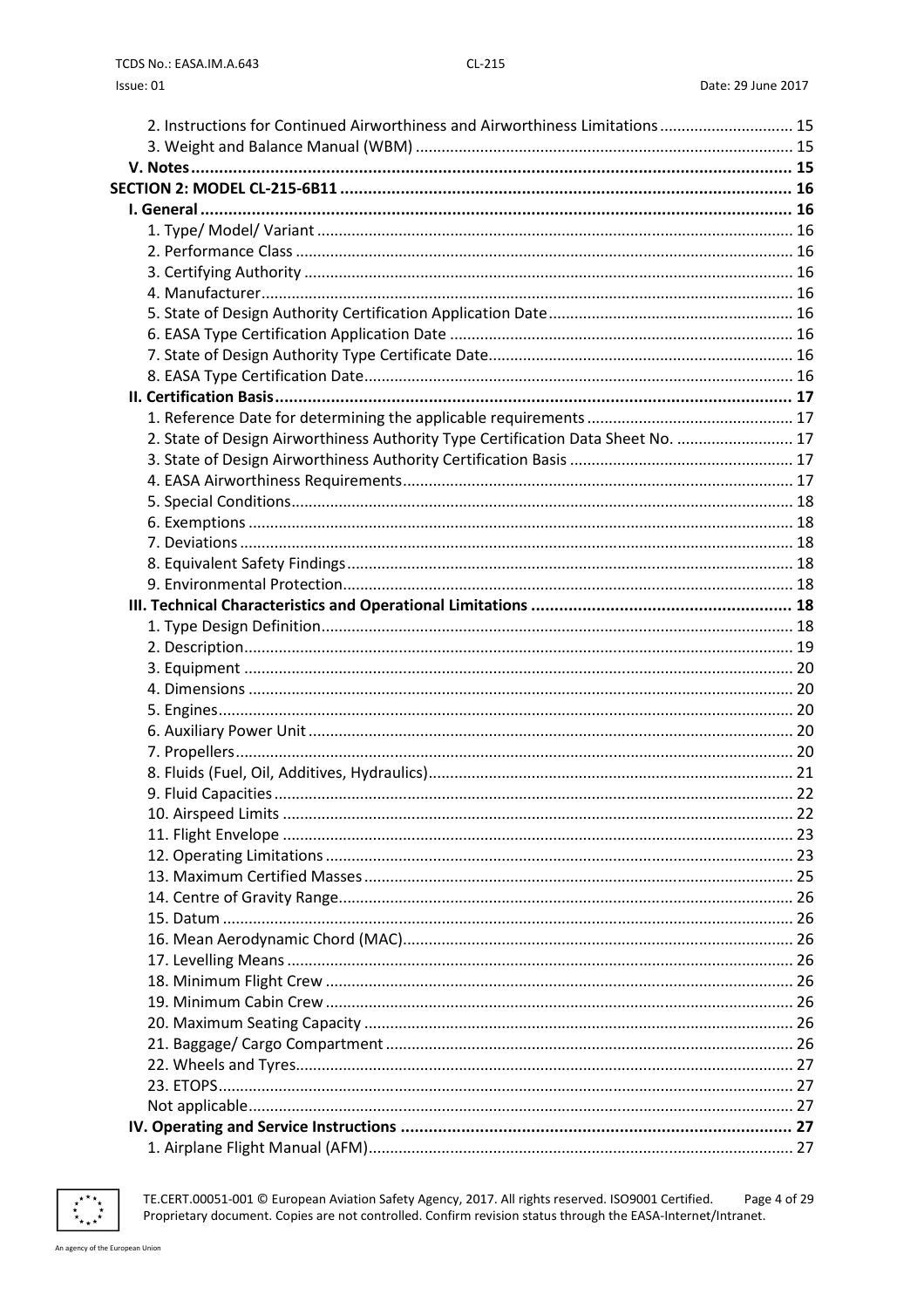| 27 Instructions for Continued Airworthiness and Airworthiness Limitations  27       |  |
|-------------------------------------------------------------------------------------|--|
|                                                                                     |  |
| Canadair Weight and Balance Reports RAW-215T-xxx, for each individual aeroplane  27 |  |
| Canadair Weight and balance Reports RAW-415-xxx, for each individual aeroplane  27  |  |
|                                                                                     |  |
| SECTION: ADMINISTRATIVE …………………………………………………………………………………………… 29                      |  |
|                                                                                     |  |
|                                                                                     |  |
|                                                                                     |  |



TE.CERT.00051-001 © European Aviation Safety Agency, 2017. All rights reserved. ISO9001 Certified. Page 5 of 29 Proprietary document. Copies are not controlled. Confirm revision status through the EASA-Internet/Intranet.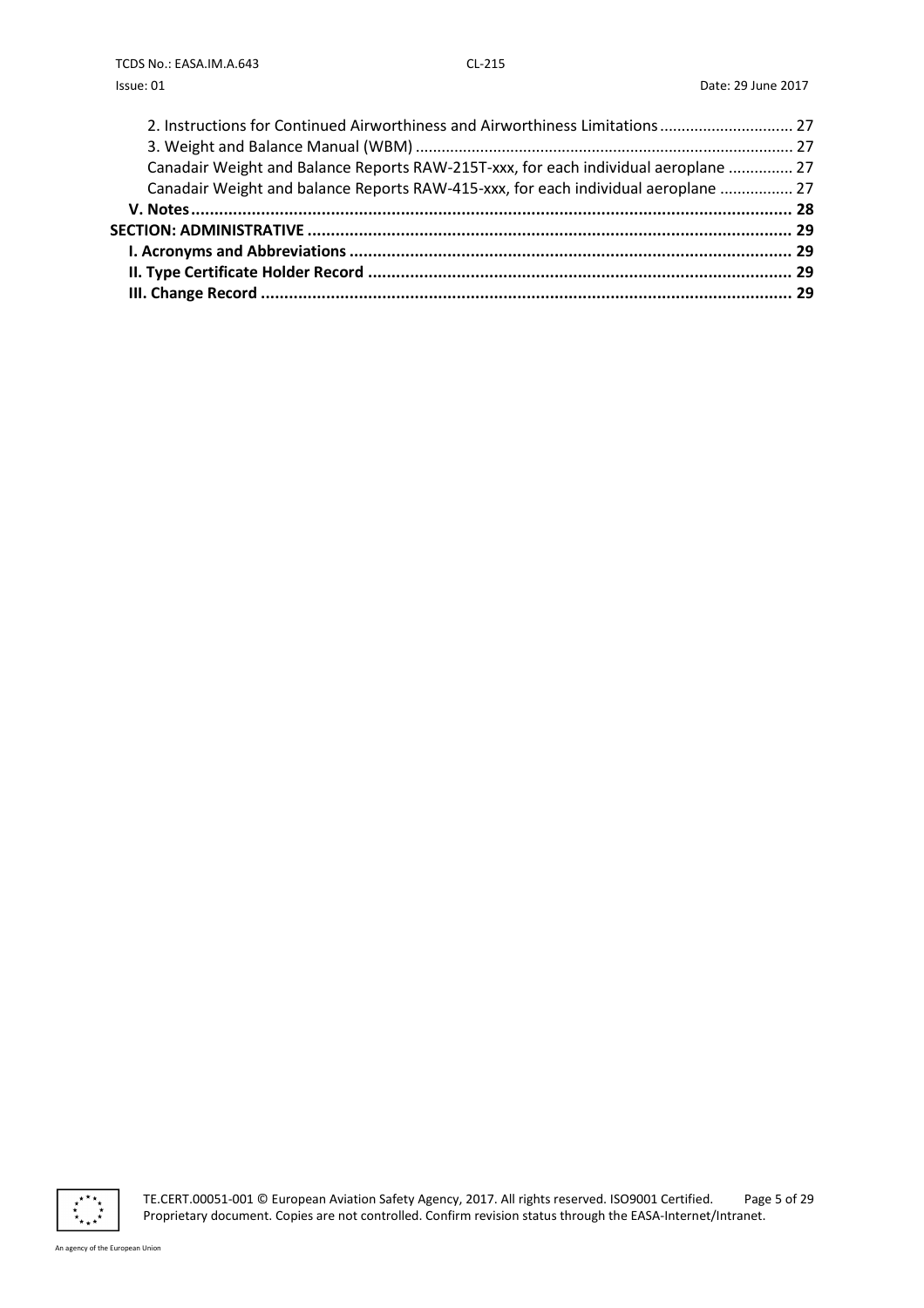# **SECTION 1: MODEL CL-215-1A10**

## **I. General**

This data sheet, which is part of the Restricted Type Certificate No. EASA.IM.A.643, prescribes conditions and limitations under which the product for which the restricted Type Certificate was issued meets the airworthiness requirements of the European Aviation Safety Agency.

## 1. Type/ Model/ Variant

CL-215-1A10 Amphibious Flying Boat

Aircraft configured such that water or Chemical/Water Mix may be loaded and promptly jettisoned.

The CL-215-1A10 has been produced in five groups: Serial Numbers 1001 to 1030, 1031 to 1050, 1051 to 1065, 1066 to 1080, and 1081 and subsequent. Data in this TCDS that contains no specific reference to any group of serial numbers applies to all groups. (See NOTE 4).

2. Performance Class

A

- 3. Certifying Authority **TCCA**
- 4. Manufacturer

Viking Air Limited 1959 de Havilland Way Sidney, British Columbia V8L 5V5 Canada

- 5. State of Design Authority Certification Application Date 12 March 1965
- 6. EASA Type Certification Application Date Unknown
- 7. State of Design Authority Type Certificate Date Model CL-215-1A10 Approved 7 March 1969, by the Canadian Department of Transport
- 8. EASA Type Certification Date 9 September 2003, by ENAC



TE.CERT.00051-001 © European Aviation Safety Agency, 2017. All rights reserved. ISO9001 Certified. Page 6 of 29 Proprietary document. Copies are not controlled. Confirm revision status through the EASA-Internet/Intranet.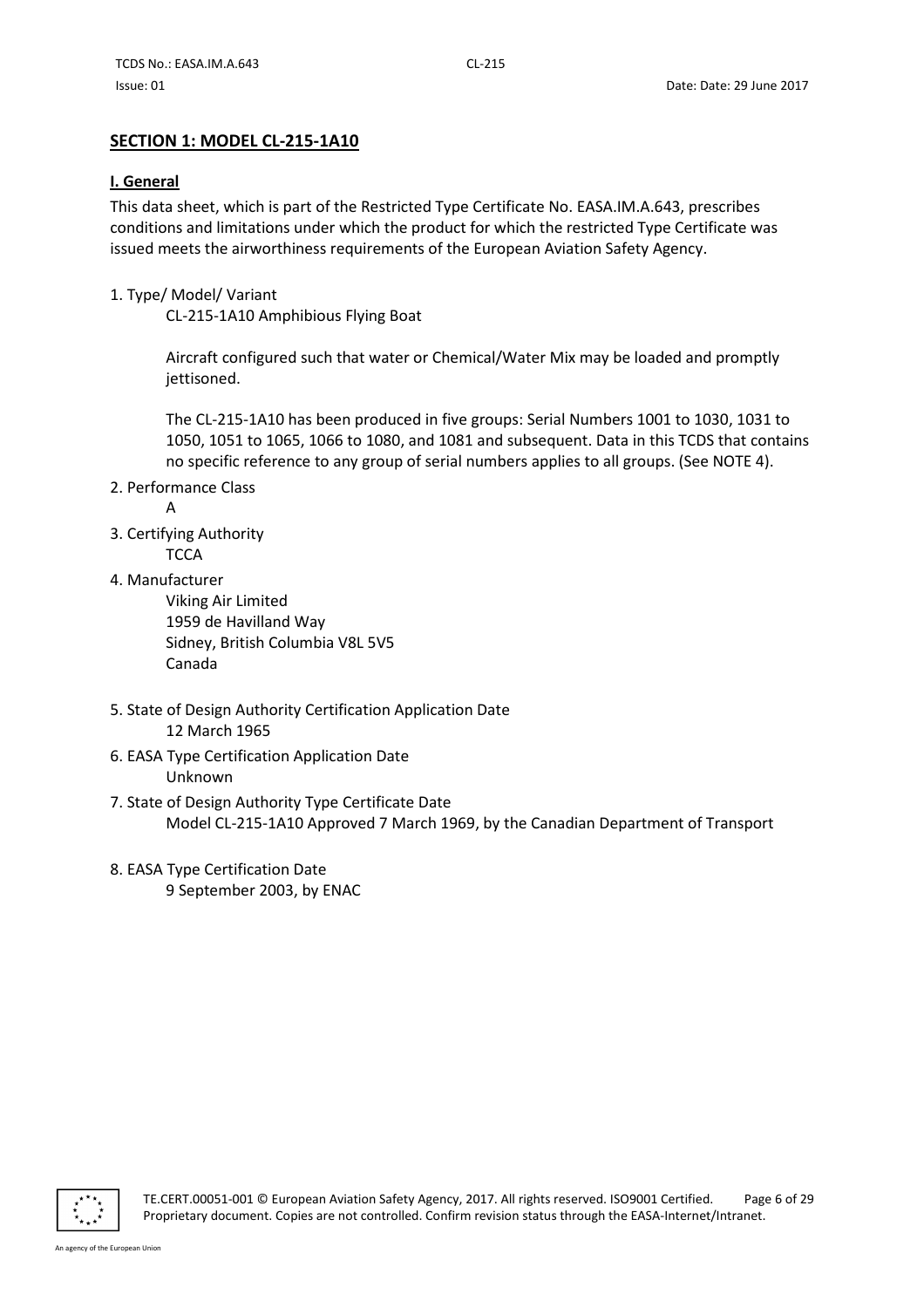## **II. Certification Basis**

*[Note: in the case that there is an Explanatory Note to this TCDS, please insert the following text] "Non-proprietary data contained in selected Special Conditions that are part of the Certification Basis are published in an Explanatory Note to the TCDS with the number: 01. The document is not exhaustive and will be gradually updated. An update of the Explanatory Note will not cause an update of the TCDS."* 

- 1. Reference Date for determining the applicable requirements 15 January 1966
- 2. State of Design Airworthiness Authority Type Certification Data Sheet No. Transport Canada A-86
- 3. State of Design Airworthiness Authority Certification Basis CL-215-1A10 S/N 1001 to 1030

FAR Part 25, dated February 1, 1965 plus amendment 25-18 dated September 29, 1968 with the deviations recorded in the following documents.

Canadair Report No. RAO-215-100, Issue 2, dated 15 January 1966, including Revision "A" dated 28 February, 1969, and Revision "B" dated 21 May, 1970, and modified by D.O.T. letter dated 26 February, 1971.

#### CL-215-1A10 S/N 1031 to 1125\*

FAR Part 25, dated February 1, 1965 plus amendment 25-18 dated September 29, 1968 with the deviations recorded in the following documents. Canadair Report No. RAO-215-100, Issue 2, dated 15 January 1966, including Revision "A" dated 28 February 1969, Revision "B" dated 21 May, 1970, Revision "C' dated 13 September, 1973 and Revision "C", Addendum 1 dated 27 May, 1974, modified by DOT letter dated 23 April 1974, and by DOT letter dated 9 December 1981.

\* For Aircraft S/N 1058, 1059, 1062 and 1063, following note applies.

Aircraft S/N 1058 and 1059 are not eligible for Canadian Certificate of Airworthiness until compliance has been shown with requirements FAR 25.813(a) and 25.815. (Reference DOT Telex LIAE 120 dated 17 June 1978).

Aircraft S/N 1062 and 1063 are not eligible for Canadian Certificate of Airworthiness until compliance has been shown with requirements FAR 25.803,25.809, 25.813(a) and 25.875(b). (Reference DOT Telex LIAE 10 dated 22 January 1979).

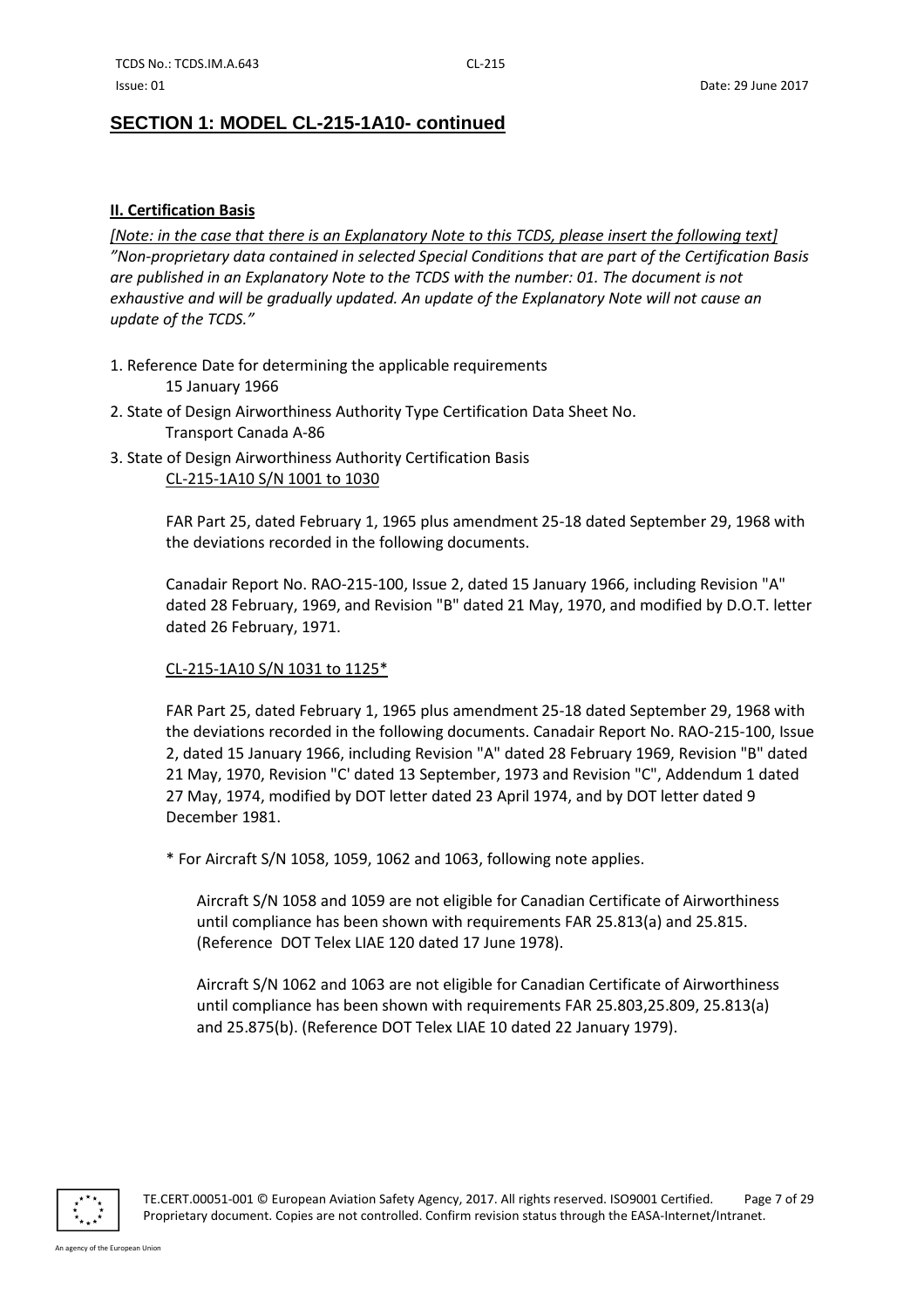4. EASA Airworthiness Requirements

#### CL-215-1A10 S/N from 1001 to 1030

FAR Part 25, dated February 1, 1965 plus amendment 25-18 dated September 29, 1968 and including the deviations recorded in, the following document:

Canadair Report RAO-215-100, Issue 2 dated 15th of January 1966, Revision A dated 28th of February 1969 and Revision B dated 21st of May 1970 modified with D.O.T. letter dated 26th of February 1971.

Compliance with the following requirements has been established:

Ditching provisions of FAR Part 25.801(b) through (e), and 25.807(d). (The requirements of 25.1415(a) through (d) are not applicable, per Report RAO-215-100, Appendix 11, item RU.801).

#### CL-215-1A10 S/N from 1031 to 1125

FAR Part 25, dated February 1, 1965 plus amendment 25-18 dated September 29, 1968 and including the deviations recorded in, the following document:

Canadair Report RAO-215-100, Issue 2 dated 15th of January 1966, Revision A dated 28th of February 1969, Revision B dated 21st of May 1970, Revision C dated 13th of September 1973 and Revision C Addendum 1 dated 27th of May 1974 with the modifications added with D.O.T. letter dated 23th of April 1974 and with D.O.T. letter dated 9th of December 1981.

Compliance with the following requirements has been established:

Ditching provisions of FAR Part 25.801(b) through (e), and 25.807(d). (The requirements of 25.1415(a) through (d) are not applicable, per Report RAO-215-100, Appendix 11, item RU.801).

5. Special Conditions

See state of origin Airworthiness Authority Certification Basis, Transport Canada TCDS A-86.

6. Exemptions

See state of origin Airworthiness Authority Certification Basis, Transport Canada TCDS A-86.

7. Deviations

See state of origin Airworthiness Authority Certification Basis, Transport Canada TCDS A-86.

8. Equivalent Safety Findings

See state of origin Airworthiness Authority Certification Basis, Transport Canada TCDS A-86.

9. Environmental Protection

ICAO Annex 16, Volume I. For details, see TCDSN EASA.IM.A.643

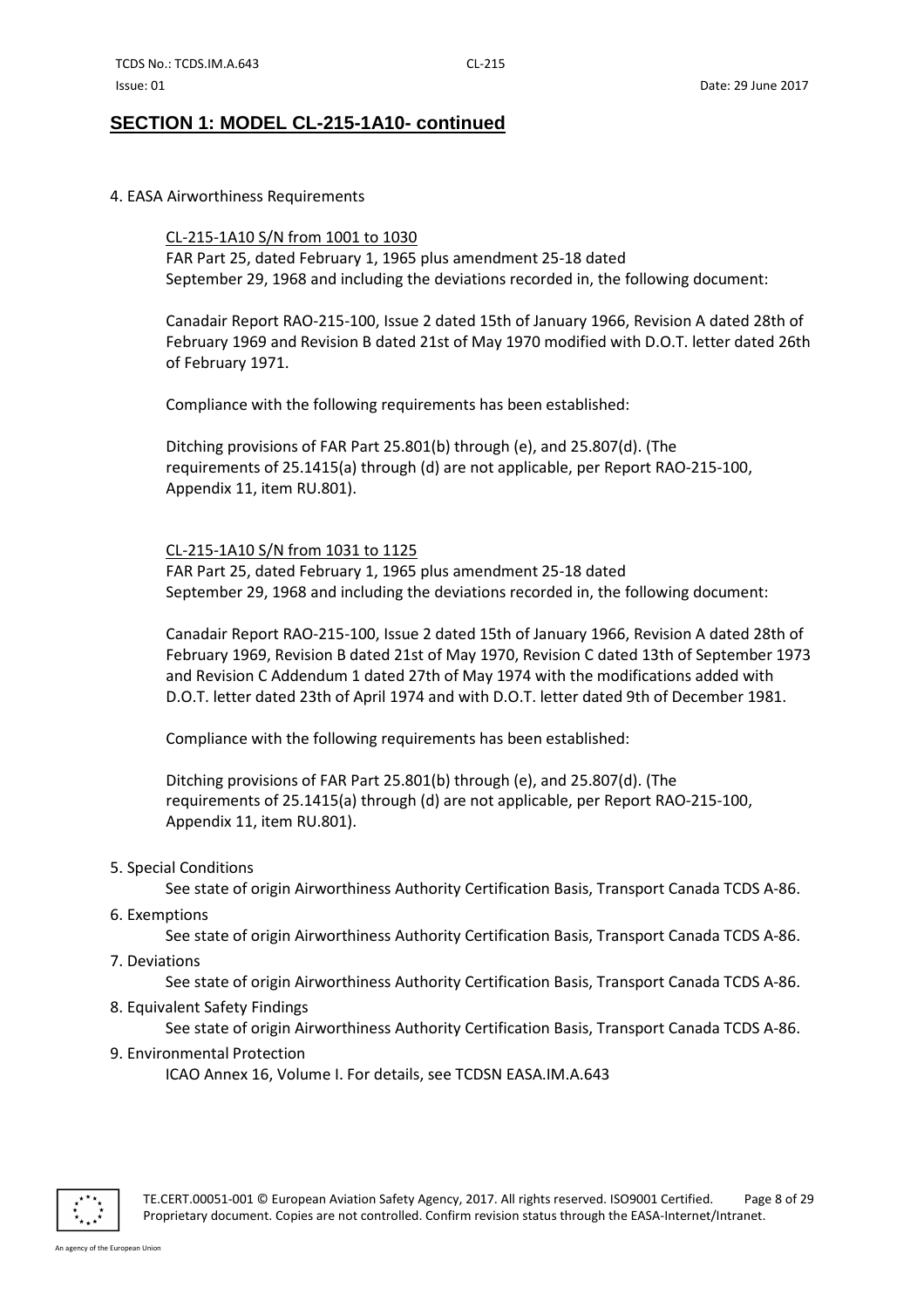#### **III. Technical Characteristics and Operational Limitations**

#### 1. Type Design Definition

D.O.T. Approved Drawing List, Canadair Report No. RAL-215-101.

| Eligible Serial Number<br><b>Placards</b> | S/N 1001 to 1125 with S/N 1058, 1059, 1062, 1063 excluded.<br>Placards are listed in the following Canadair Drawings:<br>215-40053, 215-40440, 215-40443, 215-51004, 215-51137,<br>215-51311, 215-51312, 215-51314, 215-51317, 215-51387,<br>215-51402, 215-66000, (See NOTE 3). |
|-------------------------------------------|----------------------------------------------------------------------------------------------------------------------------------------------------------------------------------------------------------------------------------------------------------------------------------|
| <b>Approved Publications</b>              | D.O.T. Approved Airplane Flight Manual, Canadair Product Support<br>Publication No. 191 for S/N 1001 to 1030 and Publication No. 291 for<br>S/N 1031 and subsequent.                                                                                                             |
|                                           | D.O.T. Approved Maintenance Specification, Canadair Product<br>Support Publication No. 295.                                                                                                                                                                                      |
|                                           | D.O.T. Approved Drawing List, Canadair Report No. RAL-215-101.                                                                                                                                                                                                                   |
|                                           | D.O.T. Approved Loading Instructions. (See NOTE 1).                                                                                                                                                                                                                              |

## 2. Description

High wing Amphibious flying boat.

#### 3. Equipment

All Equipment required by the airworthiness requirements as reported in the certification basis must be installed on each delivered aircraft.

In addition it is required to bring on board the approved AFM

4. Dimensions

| Model CL-215 |                   |                 |  |  |
|--------------|-------------------|-----------------|--|--|
| Span         | 28.6 m            | (93 ft. 11 in.) |  |  |
| Length       | 19.82 m           | (65 ft.)        |  |  |
| Height       | 8.9 <sub>m</sub>  | (29 ft. 3 in.)  |  |  |
| Wing Area    | $100 \text{ m}$ 2 | (1080 sq ft)    |  |  |

#### 5. Engines

Two Pratt & Whitney Canada Double Wasp CA3

6. Auxiliary Power Unit

GPU-2: Andover Motors, Model 204

#### 7. Propellers



TE.CERT.00051-001 © European Aviation Safety Agency, 2017. All rights reserved. ISO9001 Certified. Page 9 of 29 Proprietary document. Copies are not controlled. Confirm revision status through the EASA-Internet/Intranet.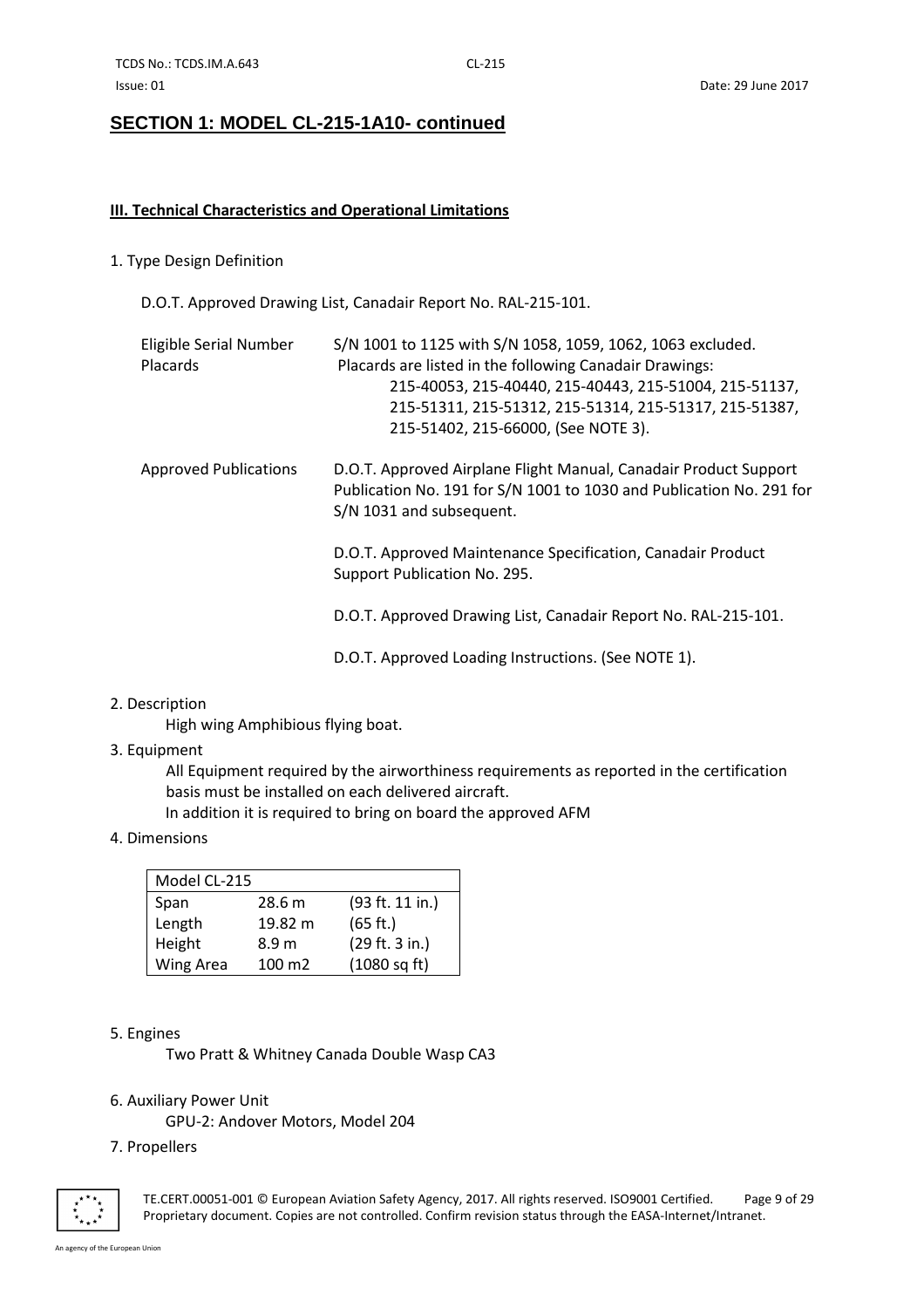|                     | Manufacturer                                                           | <b>Hamilton Standard</b>                                                                                                                                                                         |
|---------------------|------------------------------------------------------------------------|--------------------------------------------------------------------------------------------------------------------------------------------------------------------------------------------------|
| listed below:       |                                                                        | On aircraft S/N 1001 to 1030 and 1039 to 1125: Intermix in any combination of four types                                                                                                         |
|                     | Propeller Types 43E60-581 P1<br>43E60-581 P2<br>43E60-701<br>43E60-583 | S/N 1001-1125                                                                                                                                                                                    |
|                     | Blades - Number and Type                                               | Three 6093A-10S (for -581P1 or P2)<br>or Three 6901S-10 (for -701)<br>or Three 6903A-10 (for -583) S/N 1001-1125                                                                                 |
|                     | Diameter Limits                                                        | Maximum 14 ft. 3 in (4.34 m)<br>Minimum 13 ft. 11 1/2 in. (4.25 m)                                                                                                                               |
|                     | Pitch setting at 72-inch station                                       |                                                                                                                                                                                                  |
|                     |                                                                        | For Propeller Type 43E60-581P1, 43E60-581P2, or 43E60-701:<br>Low pitch stop 9.5 degrees (±0.2 degrees)<br>Constant speed range 9.5 degrees to 30 degrees<br>Feathered 81 degrees (±0.5 degrees) |
|                     | For Propeller Type 43E60-583:                                          | Low pitch stop 9.0 degrees $(\pm 0.2$ degrees)<br>Constant speed range 9.0 degrees to 30 degrees<br>Feathered 81 degrees (±0.5 degrees)                                                          |
|                     |                                                                        | Except for transients, propeller must not be operated in the 1550 to 1750 RPM range.                                                                                                             |
| Fuel                | 8. Fluids (Fuel, Oil, Additives, Hydraulics)<br>CL-215-1A10            | Avgas Grade 100/130 as per CAN 2-3.25-M77 or MIL-G-5572<br>Avgas Grade 100 LL as per ASTM D910                                                                                                   |
|                     | GPU-2 Same as Aircraft                                                 |                                                                                                                                                                                                  |
| Oil                 | CL-215-1A10                                                            | Engine: All oils reported in PW service Bulletin N. 1183 rev P or subsequent<br>Auxiliary Unit: MIL-0-6082 grade 1065 or SAE 10W30 Automotive Oil                                                |
| 9. Fluid Capacities | GPU-2                                                                  | MIL-0-6082 grade 1065 or SAE 10W30 Automotive Oil                                                                                                                                                |
|                     |                                                                        |                                                                                                                                                                                                  |

Fuel Capacity Usable Fuel 4337 L (1146 US Gal) S/N 1001 to 1030



TE.CERT.00051-001 © European Aviation Safety Agency, 2017. All rights reserved. ISO9001 Certified. Page 10 of 29 Proprietary document. Copies are not controlled. Confirm revision status through the EASA-Internet/Intranet.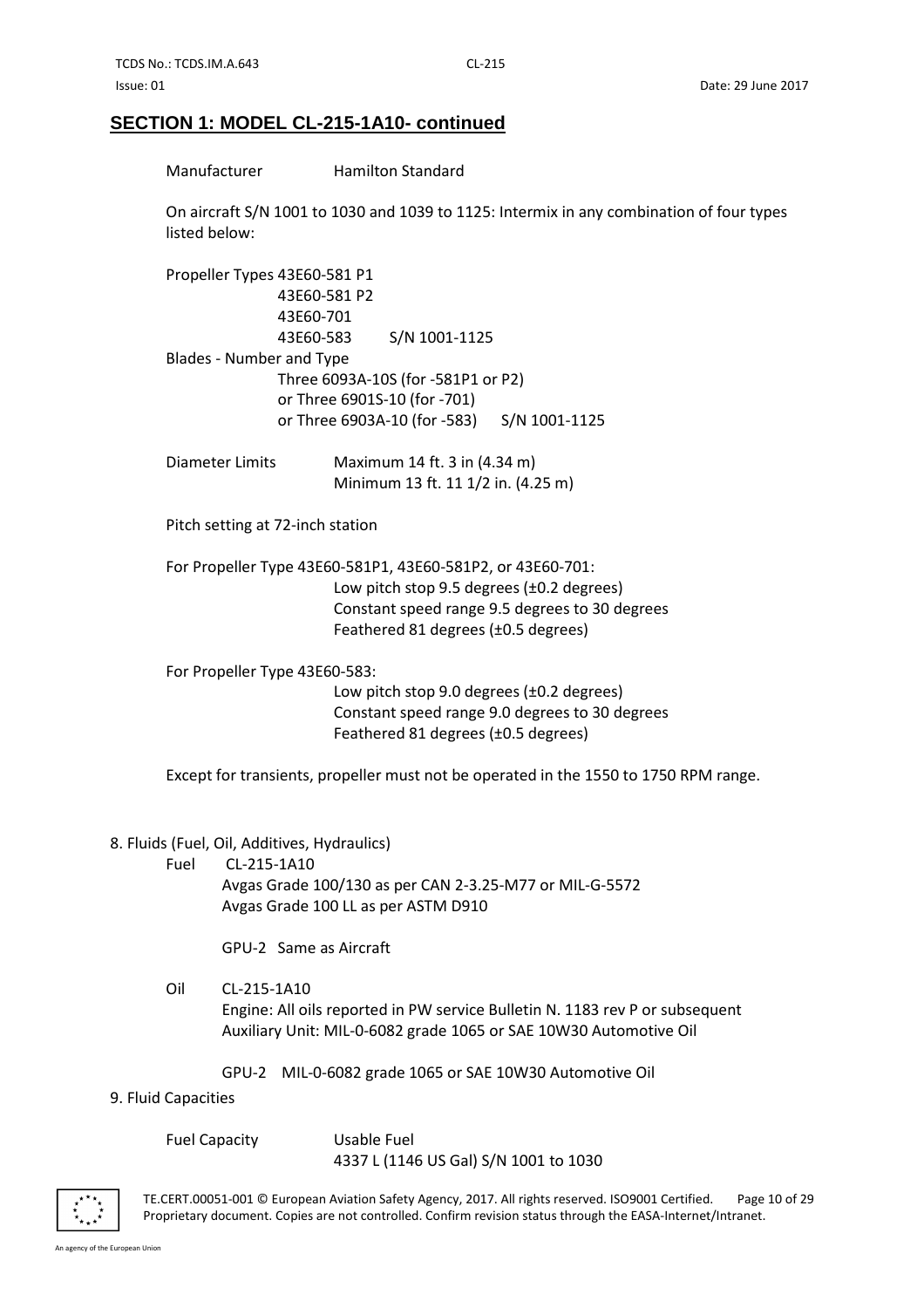| Oil Capacity Engines (Each) |  |  |
|-----------------------------|--|--|
|-----------------------------|--|--|

|         |       | US Gal |
|---------|-------|--------|
| Total   | 136,4 | 36,0   |
| Usable* | 116,4 | 30.7   |

\* Excluding propeller feathering reserve of 7,7 L (2 US Gal.) each engine.

Oil Capacity GPU-2

|       |     | Imp gal | US Gal |
|-------|-----|---------|--------|
| Total | 3,4 | 0,75    | 0,9    |

## 10. Airspeed Limits

|                                                                                                 |                                  | <b>IAS</b> | CAS     |
|-------------------------------------------------------------------------------------------------|----------------------------------|------------|---------|
|                                                                                                 |                                  | (knots)    | (knots) |
| VMO (maximum Operating)                                                                         | S.L. to 12,000 ft                | 188        | 190     |
|                                                                                                 | 12,000 feet to 20,000 ft         | 158        | 160     |
| <b>VFE</b>                                                                                      | (Flaps Extended at 10°)          | 138        | 140     |
|                                                                                                 | (Flaps Extended at 25°           | 110        | 112     |
| for land operation and overwater operation)                                                     |                                  |            |         |
|                                                                                                 | (Flaps Extended at 25°*          | 114        | 116     |
|                                                                                                 | For water operation)             |            |         |
| * Applicable to A/C 1056 and subsequent                                                         |                                  |            |         |
| VA (Maneuvering Speed)                                                                          |                                  |            |         |
|                                                                                                 | For MTOW = $16329$ kg (36000 lb) | 126        | 127     |
|                                                                                                 | water operation only             |            |         |
|                                                                                                 | For MTOW = 17100 kg (37700 lb)   | 128        | 129     |
|                                                                                                 | water operation only**           |            |         |
|                                                                                                 | For MTOW = 19731 kg (43500 lb)   | 149        | 150     |
|                                                                                                 | land operation only              |            |         |
|                                                                                                 | For MTOW = 19731 kg (43500 lb)   | 131        | 133     |
| Lift off and flap extended at 15° water operation only                                          |                                  |            |         |
| **Refers to Serial Numbers 1003, 1007, 1008, 1009, 1012, 1017, 1018, 1020, 1031 and subsequent, |                                  |            |         |
| and aircraft Serial Number 1001 through 1030 fitted with additional buoyancy compartment in     |                                  |            |         |
| accordance with Canadair Service Bulletin Number CL215-124.                                     |                                  |            |         |
| VLE (Maximum Speed-Landing Gear Extended)                                                       |                                  | 129        | 130     |
| VLO (Maximum Speed-Landing Gear Operation)                                                      |                                  | 129        | 130     |



TE.CERT.00051-001 © European Aviation Safety Agency, 2017. All rights reserved. ISO9001 Certified. Page 11 of 29 Proprietary document. Copies are not controlled. Confirm revision status through the EASA-Internet/Intranet.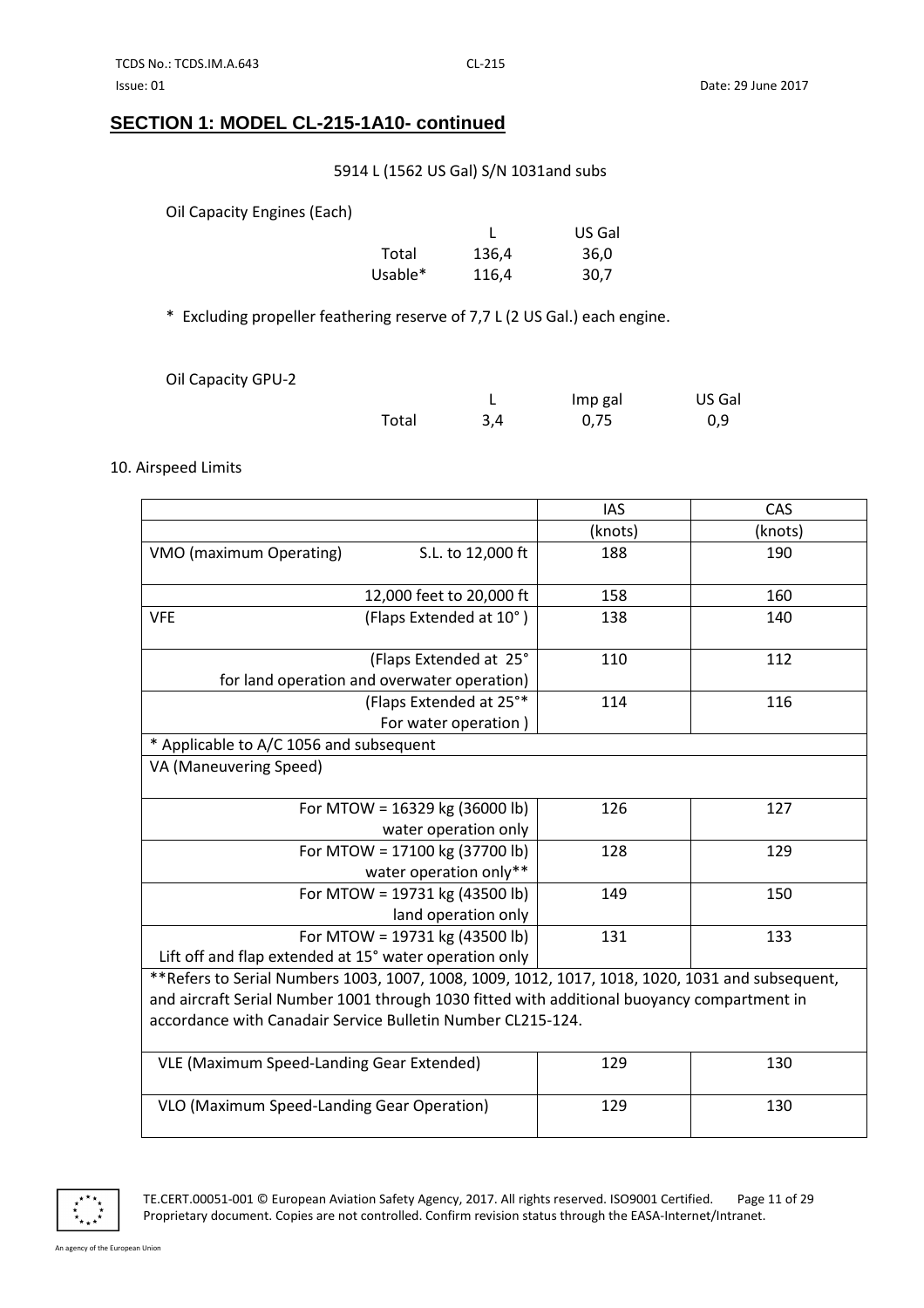| VMCA (Minimum Control Speed in the air with<br>Automatic Propeller Feathering Operative)   | 86            | 85  |  |
|--------------------------------------------------------------------------------------------|---------------|-----|--|
| VLL (Maximum speed at which Landing lights may<br>be extended or used)***                  | 129           | 130 |  |
| *** not applicable to A/C 1081 and subsequent                                              |               |     |  |
| VWD (Maximum Speed at which water doors may<br>be opened or operated in flight)            | 129           | 130 |  |
| Maximum speed on Water with Probes extended<br>(water speed)                               | 80<br>$90***$ |     |  |
| **** Refers to aircraft S/N 1051 and subsequent and aircraft which embody Service bulletin |               |     |  |
| CL215-203.                                                                                 |               |     |  |
| See AFM as listed in Approved Publications.                                                |               |     |  |

#### 11. Flight Envelope

See Approved Airplane Flight Manual

#### 12. Operating Limitations

| 12.1 Approved Operations          |                                                             |            |
|-----------------------------------|-------------------------------------------------------------|------------|
| <b>Maximum Operating Altitude</b> | Take-off and Landing:                                       | 8000 feet  |
| (Pressure Altitude)               | Enroute:                                                    | 20000 feet |
|                                   | Water Pick-up:                                              | 5000 feet  |
|                                   |                                                             | 8000 feet* |
|                                   | (*) Refers to aircraft S/N 1051 and subsequent and aircraft |            |
|                                   | which embody Canadair Service bulletin CL215-203.           |            |
| <b>Control Surface Movements</b>  | Controls to be rigged in accordance with the                |            |
|                                   | following Canadair Drawings:                                |            |
|                                   | (a) P215-90014 Diagram Aileron Controls.                    |            |
|                                   | (b) P215-90015 Diagram Elevator Controls.                   |            |
|                                   | (c) P215-90016 Diagram Rudder Controls.                     |            |
| Engine limitation:                | see approved AFM                                            |            |

12.2 Other Limitations Dispatch into known icing conditions is prohibited



TE.CERT.00051-001 © European Aviation Safety Agency, 2017. All rights reserved. ISO9001 Certified. Page 12 of 29 Proprietary document. Copies are not controlled. Confirm revision status through the EASA-Internet/Intranet.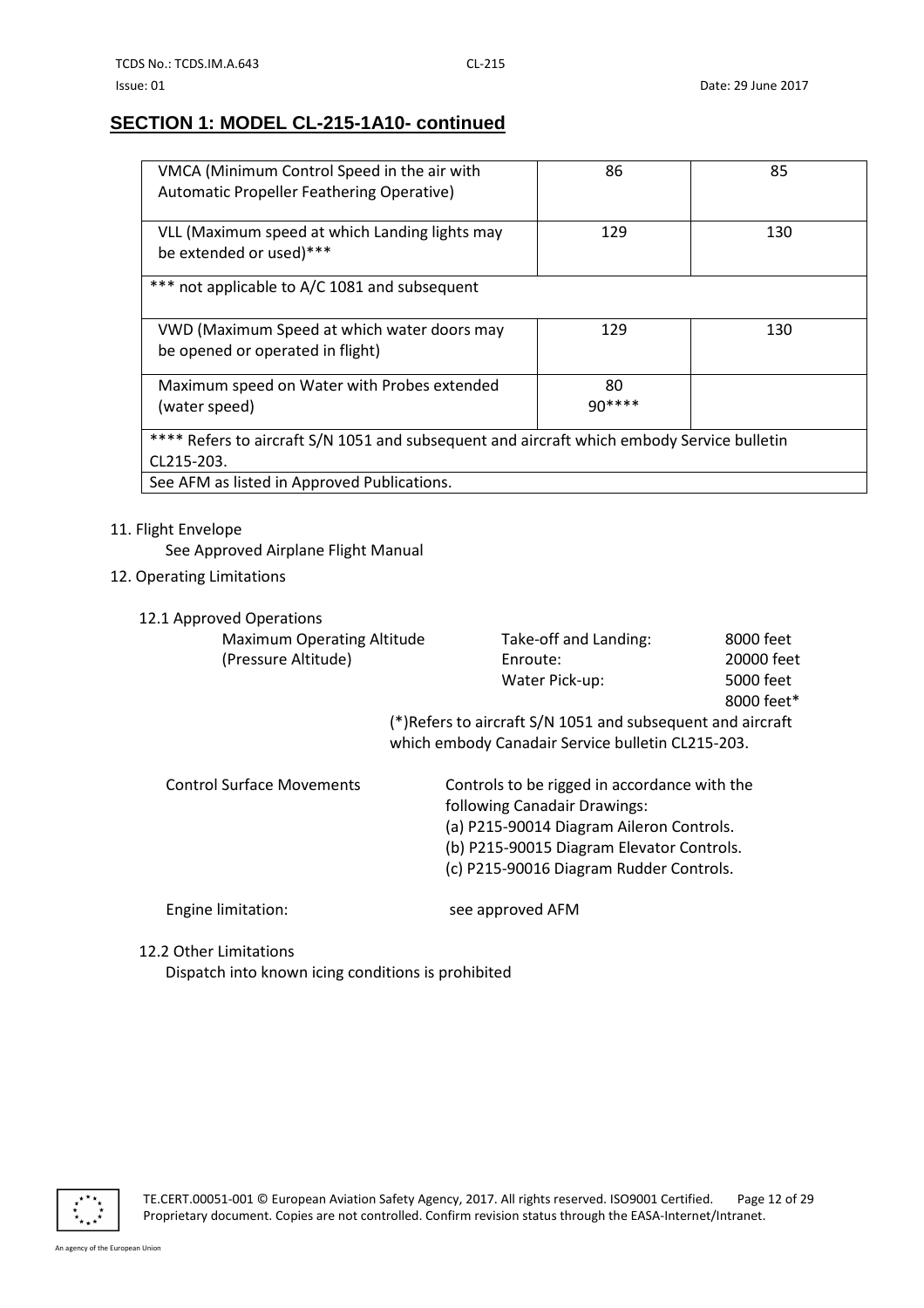## 13. Maximum Certified Masses

|                                | CL 215-1A010 |          |
|--------------------------------|--------------|----------|
|                                | Кg           | Lbs      |
| Ramp                           | 19731        | 43500    |
| (Land Operation)               |              |          |
| Ramp                           | 16465        | 36300    |
| (Water Operation)              | 17236*       | 38000*1* |
| Take off                       | 19731        | 43500    |
| (Land Operation)               |              |          |
| Take off                       | 16329        | 36000    |
| (Water Operation)              | 17100        | 37700*1* |
| Landing                        | 15604        | 34400    |
| (Land Operation)               | 16783        | 37000*2* |
| Landing                        | 16103        | 35500    |
| (Water Operation)              | 16783        | 37000*3* |
| Zero fuel<br>(Land Operation)  | 18597        | 41000    |
| Zero fuel<br>(Water Operation) | 18597        | 41000    |

[a] See AFM, maximum weights vary with serial numbers and modifications.

For water Bomber configuration, including Chemical Foam

|                                  | Kg    | <b>Lbs</b>     |
|----------------------------------|-------|----------------|
| Touch down for water pick-up     | 15195 | 33500          |
|                                  |       | 16103 35500*4* |
| Lift off following water pick-up | 19731 | 43500          |

[b] See AFM, maximum weights vary with serial numbers and modifications.

\*1\* Refers to Serial Numbers 1003, 1007, 1008, 1009, 1012, 1017, 1018, 1020, 1031 and subsequent, and aircraft Serial Number 1001 through 1030 fitted with additional buoyancy compartment in accordance with Canadair Service Bulletin Number CL215-124.

\*2\*Refers to S/N 1056 to 1125 which incorporate Canadair Service Bulletin CL215-376 \*3\* Refers to aircraft 1056 and subsequent.

\*4\* Refers to aircraft Serial Numbers 1051 and subsequent, and aircraft which incorporate New Probe System to Canadair Service Bulletin CL215-203.

TE.CERT.00051-001 © European Aviation Safety Agency, 2017. All rights reserved. ISO9001 Certified. Page 13 of 29 Proprietary document. Copies are not controlled. Confirm revision status through the EASA-Internet/Intranet.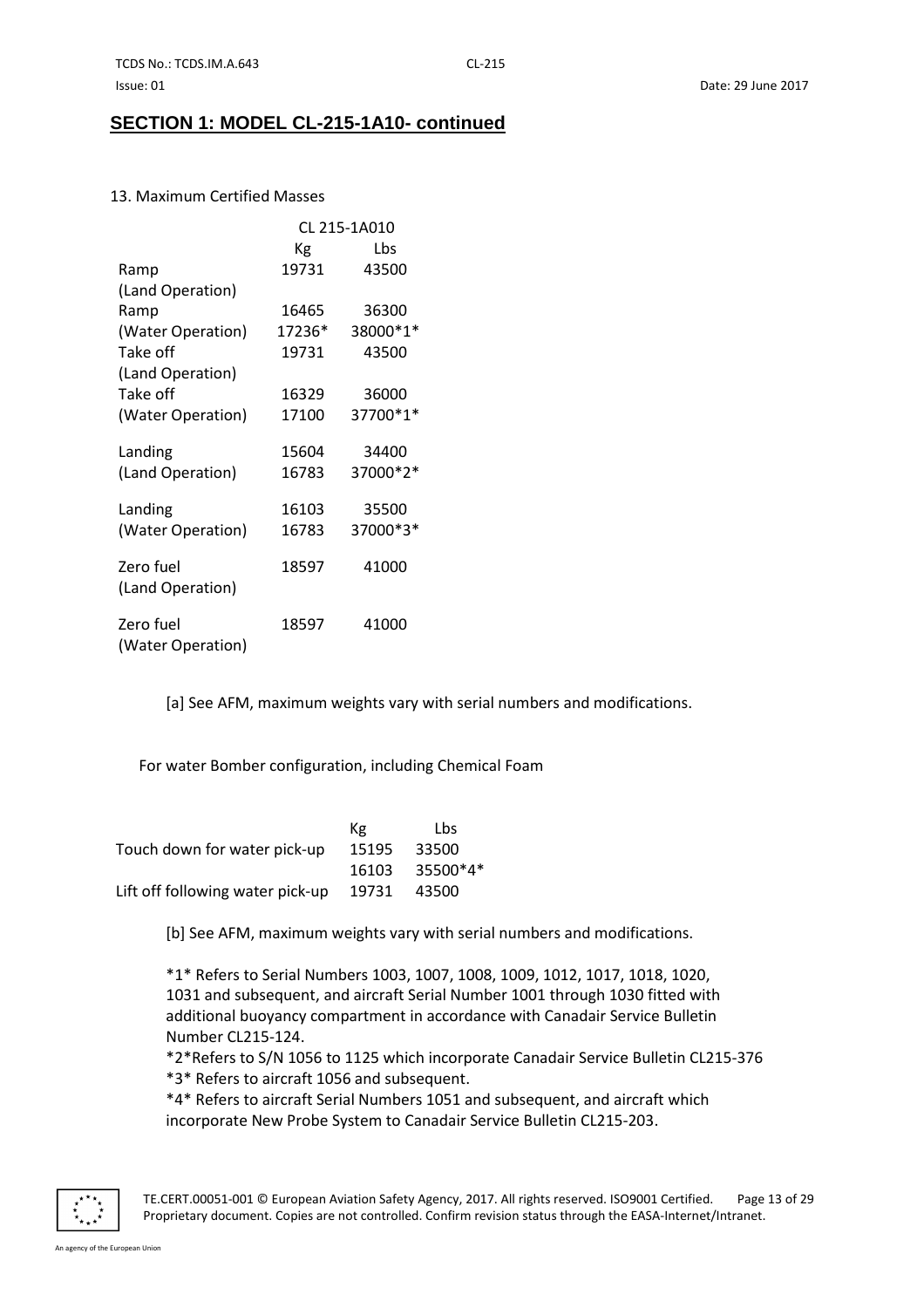14. Centre of Gravity Range See approved Airplane Flight Manual

#### 15. Datum

The reference datum is located 300 inches (762 cm) forward of the keyhole slot in the chine angle on both sides of the fuselage at station 300.0.

16. Mean Aerodynamic Chord (MAC)

The leading edge of the MAC is 366.57 inches (931.08 cm) aft of the reference datum. The length of the MAC is 139.4 inches (354.07 cm).

#### 17. Levelling Means

Longitudinal: Lugs on left hand nose wheel well sidewall at stations 170.0 and 182.5. Lateral: Lugs on front face of nose wheel well rear bulkhead, station 222.50.

- 18. Minimum Flight Crew
	- 2 (Pilot and Co-Pilot)
- 19. Minimum Cabin Crew
- (in accordance with the emergency evacuation test)
- 0
- 20. Maximum Seating Capacity 10 (including two crew) see Note 4
- 21. Baggage/ Cargo Compartment

 General Cargo Load distribution must not exceed 150 lb./sq. ft. (732.36 kg/m2), nor 500 lbs. (226.8 kg) per running foot. For compartment limitations, refer to the following Canadair Reports: RAW-215-110 for S/N 1001 to 1030. RAW-215-146 for S/N 1031 to 1055. RAW-215-145 for SAR Aircraft S/N 1031 to 1038. RAW-215-190 for S/N 1056 and subsequent.

Jettisonable Liquid Cargo:

Water Bomber Configuration: Two tanks at Station 403.8, maximum water load of 6000 lb. (2722 kg) each. Volume 706 gallons (2673 L) each.

 Additional Cargo Limitations Carriage of general cargo in the cabin is prohibited when the water or chemical concentrate or chemical/water mix tanks are in use.

- (b) Landing with jettisonable water or chemical/water load in the tanks is prohibited.
- 22. Wheels and Tyres



TE.CERT.00051-001 © European Aviation Safety Agency, 2017. All rights reserved. ISO9001 Certified. Page 14 of 29 Proprietary document. Copies are not controlled. Confirm revision status through the EASA-Internet/Intranet.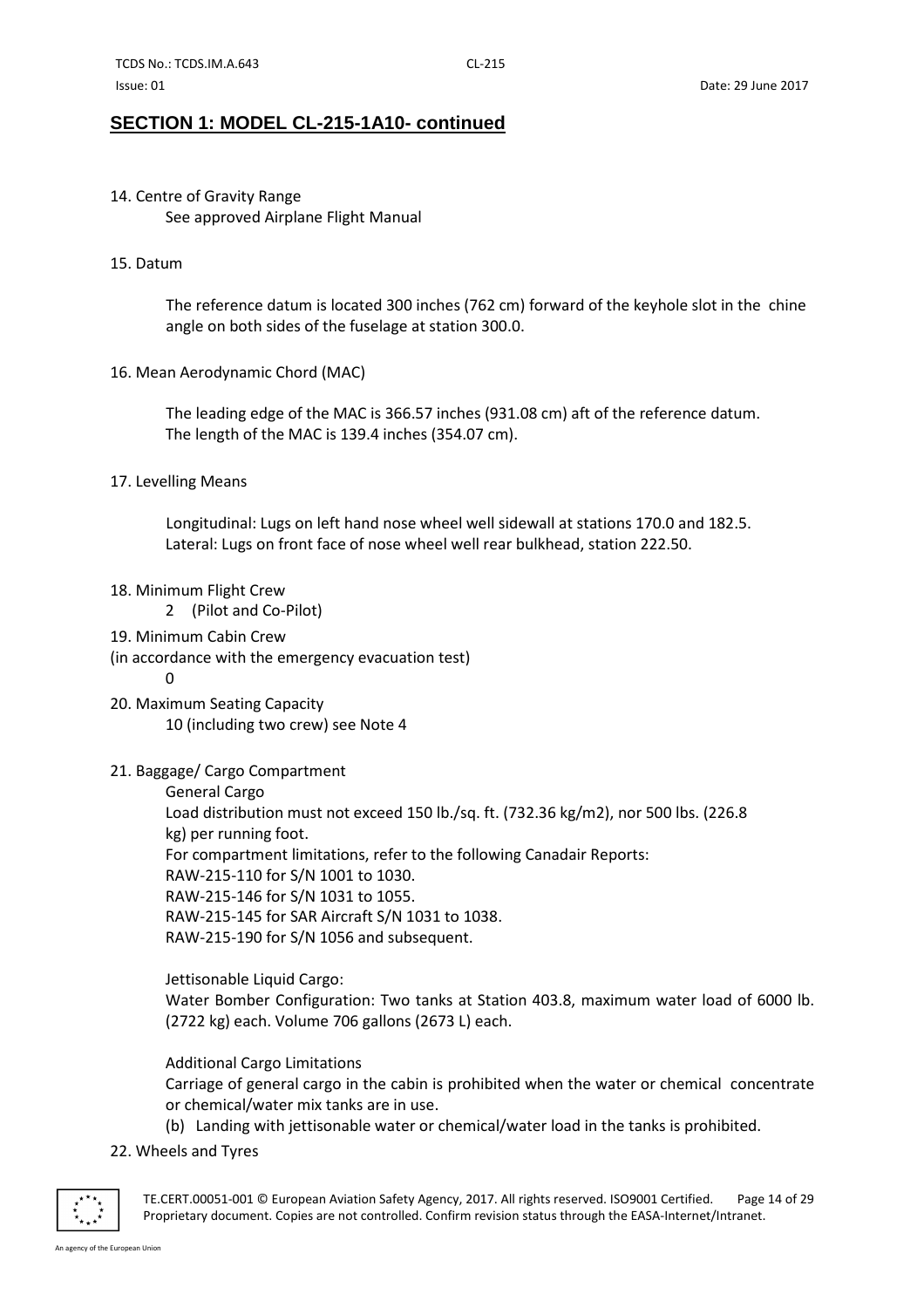Nose Wheel Tyre: 6.50x10 Type III 10 ply, Main Wheel Tyre: 15.00x16 Type III 16 ply,

#### 23. ETOPS

Not applicable

# **IV. Operating and Service Instructions**

1. Airplane Flight Manual (AFM)

 D.O.T. Approved Airplane Flight Manual, Canadair Product Support Publication No. 191 for S/N 1001 to 1030 and Publication No. 291 for S/N 1031 and subsequent.

2. Instructions for Continued Airworthiness and Airworthiness Limitations

 D.O.T. Approved Standard Maintenance Specification, Canadair Product Support Publication No. 295.

3. Weight and Balance Manual (WBM) Canadair Weight and Balance Reports RAW-215-xxx, for each individual aeroplane

## **V. Notes**

See notes under section 2

TE.CERT.00051-001 © European Aviation Safety Agency, 2017. All rights reserved. ISO9001 Certified. Page 15 of 29 Proprietary document. Copies are not controlled. Confirm revision status through the EASA-Internet/Intranet.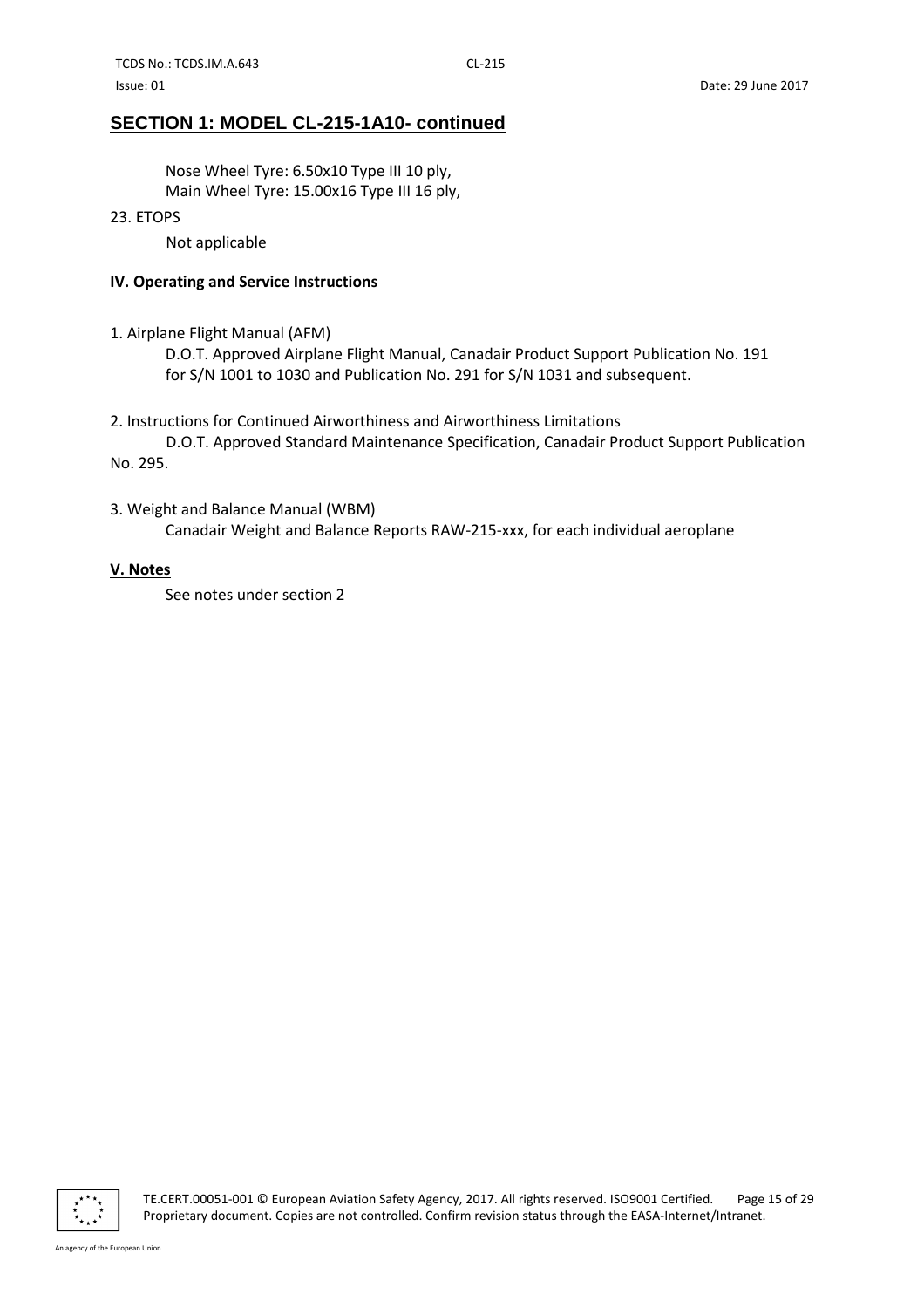## **SECTION 2: MODEL CL-215-6B11**

#### **I. General**

1. Type/ Model/ Variant

 Model CL-215-6B11 (CL-215T Variant) (Restricted Category) The data in this Type Approval apply to Aircraft model CL-215-1A10 retrofitted with the Canadair Modification Kit described in Report RAD-215T-103 (Kit Specification for the Retrofit of CL-215-piston aircraft with turboprop engines). After embodiment of the kit, affected A/C shall be redesignated as model CL-215-6B11 (CL-215T Variant).

Model CL-215-6B11 (CL-415T Variant) (Restricted Category) Turboprop engines since initial built

Restricted Category Aircraft configured such that water or Chemical/Water Mix may be loaded and promptly jettisoned.

2. Performance Class

A

- 3. Certifying Authority **TCCA**
- 4. Manufacturer

Viking Air Limited 1959 de Havilland Way Sidney, British Columbia V8L 5V5 Canada

- 5. State of Design Authority Certification Application Date Unknown
- 6. EASA Type Certification Application Date

March 16, 1994 for CL-215-6B11 (CL-215T and CL-415 variant) to ENAC

7. State of Design Authority Type Certificate Date

Model CL-215-6B11 (CL-215T Variant), Restricted Category, Approved March 28, 1991 by the Canadian Department of Transport (DOT)

Model CL-215-6B11 (CL-415T Variant), Approved June 24, 1994 by the Canadian Department of Transport (DOT)

8. EASA Type Certification Date

October 27, 1994 for CL-215-6B11 (CL-215T and CL-415 variant) issue by ENAC

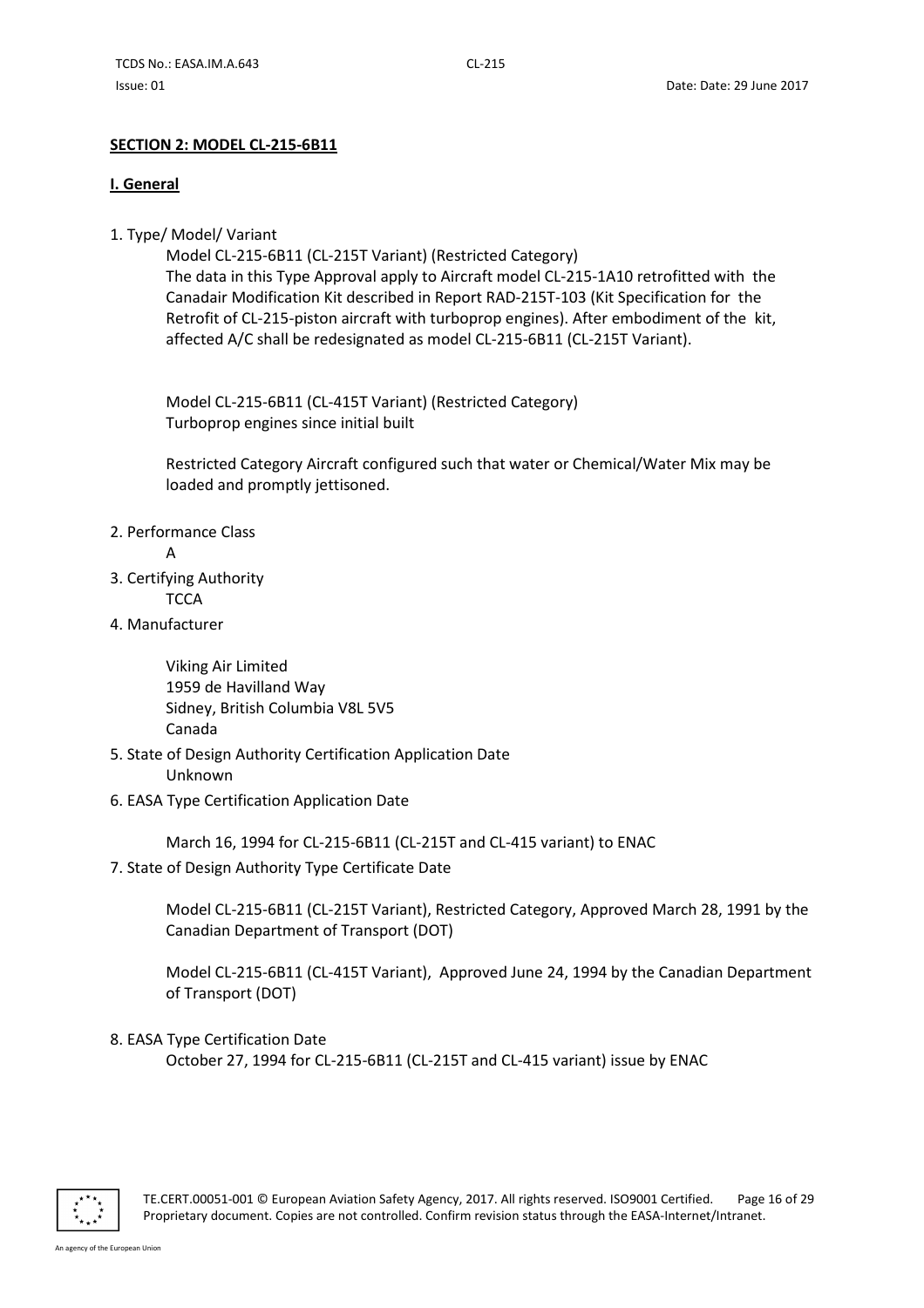## **II. Certification Basis**

*[Note: in the case that there is an Explanatory Note to this TCDS, please insert the following text] "Non-proprietary data contained in selected Special Conditions that are part of the Certification Basis are published in an Explanatory Note to the TCDS with the number: 01. The document is not exhaustive and will be gradually updated. An update of the Explanatory Note will not cause an update of the TCDS."* 

- 1. Reference Date for determining the applicable requirements Unknown
- 2. State of Design Airworthiness Authority Type Certification Data Sheet No. TCCA A-86
- 3. State of Design Airworthiness Authority Certification Basis

 CL-215-1A10, and CL-215-6B11 (CL-215T & CL-415 Variants) Compliance with the following requirements has been established:

Ditching provisions of FAR Part 25.801(b) through (e), and 25.807(d). (The requirements of 25.1415(a) through (d) are not applicable, per Report RAO-215-100, Appendix II, item RU.801).

## CL-215-6B11 (CL-415 Variant)

Transport Canada Special Conditions (Airworthiness)

- a) SCA 93-4 High Intensity Radiated Fields (HIRF)
- b) SCA 93-5 Lightning Protection
- 4. EASA Airworthiness Requirements

 CL-215-6B11 (CL-215T Variant), and CL-215-6B11 (CL-415 Variant) FAR Part 25, dated February 1, 1965 plus amendment 25-18 dated September 29, 1968 and selected requirements of FAR Part 25 including amendments 25-1 through 25-61 and of Airworthiness Manual Chapters 525 and 516, as specified in, and including the deviations recorded in, the following document:

Canadair Report RAO-215-100, Issue 2, Revision H, dated September 19, 1991 for CL-215-6B11 (CL-215T Variant) with S/N 1056, 1057, 1061, 1080, 1109, 1113 to 1122, 1124, 1125.

Canadair Report RAO-215-100, Revision I-1, for CL-215-6B11 (CL-215T Variant) with S/N 1081 to 1090, 1092 to 1108, 1110 to 1112, 1123.

Canadair Report RAO-215-100, Issue 2 Revision I, for CL-215-6B11 (CL-415 Variant)

Compliance with the following requirements has been established:

SFAR 27-2, Environmental Protection Agency Final Venting and Exhaust Emission

TE.CERT.00051-001 © European Aviation Safety Agency, 2017. All rights reserved. ISO9001 Certified. Page 17 of 29 Proprietary document. Copies are not controlled. Confirm revision status through the EASA-Internet/Intranet.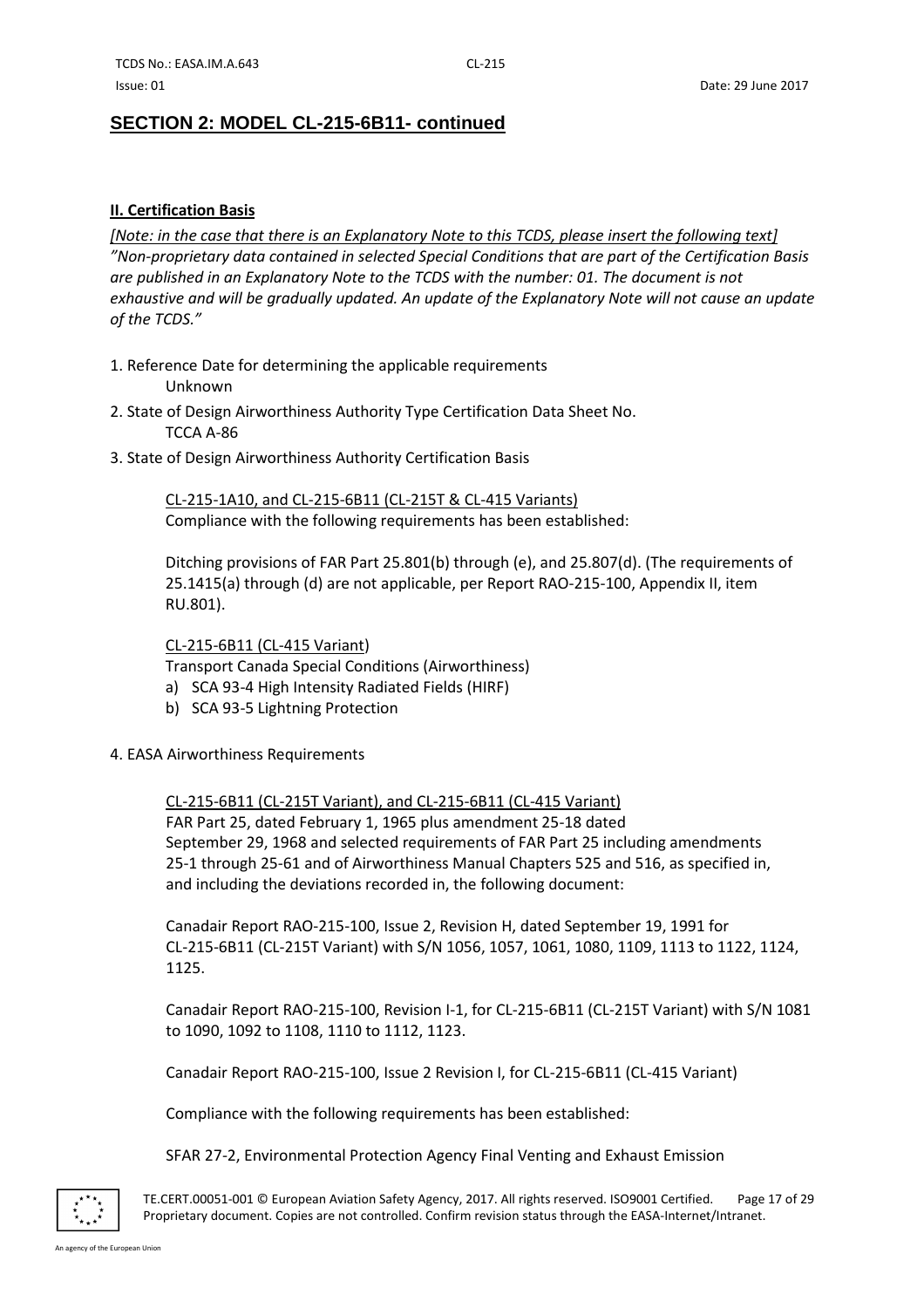Requirements For Turbine Powered Aircraft.

Noise requirements of FAR Part 36 with Amendments 36-1 through 36-17, change 22 Appendices A, B, and C and ICAO Annex 16, Chapter 3.

Findings of Equivalent Safety: a) FAR Part 25.901(b)(1)(i) Installation b) FAR Part 25.1045(e) Cooling Test Procedures

Ditching provisions of FAR Part 25.801(b) through (e), and 25.807(d). (The requirements of 25.1415(a) through (d) are not applicable, per Report RAO-215-100, Appendix II, item RU.801).

CL-215-6B11 (CL-415 Variant) Transport Canada Special Conditions (Airworthiness) SCA 93-4 High Intensity Radiated Fields (HIRF) SCA 93-5 Lighting Protection

5. Special Conditions

See State of Origin Airworthiness Authority Certification Basis, Transport Canada TCDS A-86.

6. Exemptions

See State of Origin Airworthiness Authority Certification Basis, Transport Canada TCDS A-86.

#### 7. Deviations

See State of Origin Airworthiness Authority Certification Basis, Transport Canada TCDS A-86.

8. Equivalent Safety Findings

See State of Origin Airworthiness Authority Certification Basis, Transport Canada TCDS A-86.

9. Environmental Protection

ICAO Annex 16, Volume I. For details, see TCDSN EASA.IM.A.643

#### **III. Technical Characteristics and Operational Limitations**

1. Type Design Definition

CL-215-6B11 (CL-215T Variant) Restricted Category

D.O.T.Approved Drawing List, Canadair Report No. RAL-215-xxx (for each individual aircraft) (CL-215-1A10) in addition to the following Canadair Modification Summaries (to achieve model CL-215-6B11): 215T001A, 215T001B, 215T001C, 215T001D, 215T003, 215T004, 215T011, 215T012, 215T013, 215T016, 215T017, 215T020A, 215T020B, 215T020C, 215T020D, 215T021, 215T024, 215T025, 215T026.

TE.CERT.00051-001 © European Aviation Safety Agency, 2017. All rights reserved. ISO9001 Certified. Page 18 of 29 Proprietary document. Copies are not controlled. Confirm revision status through the EASA-Internet/Intranet.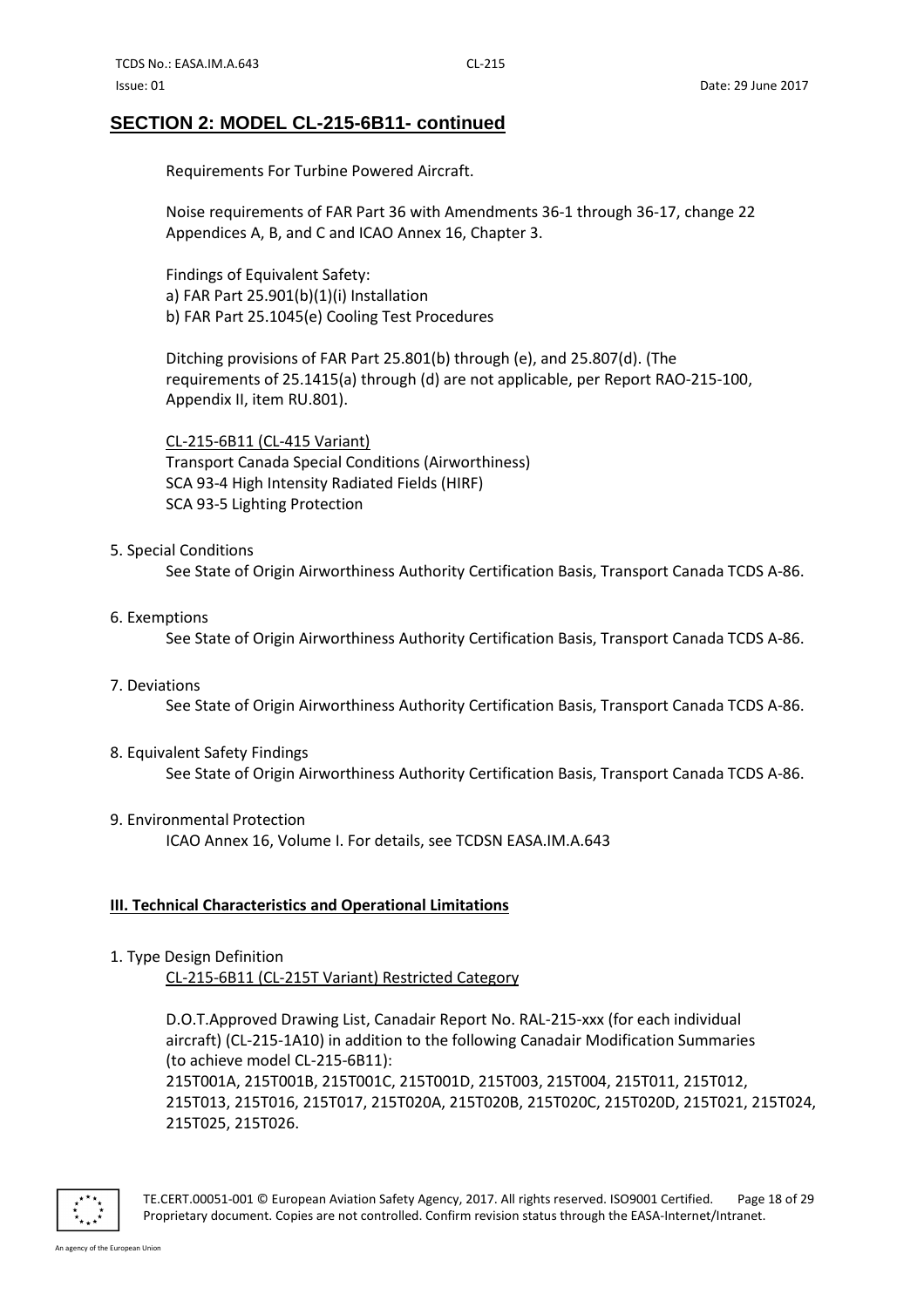| Placards                           | Eligible Serial Number S/N 1056 to 1125 with retrofitted turboprop engines<br>Substitution and/or removal of existing placards on CL-215-1A10<br>in addition to new placards, as specified in Canadair Report MBS-<br>215T-111 required to achieve model CL-215-6B11 aircraft (refer<br>to Approved Publications). |
|------------------------------------|--------------------------------------------------------------------------------------------------------------------------------------------------------------------------------------------------------------------------------------------------------------------------------------------------------------------|
| <b>Approved Publications</b>       | D.O.T. Approved Airplane Flight Manual, Canadair Product<br>Support Publication No. 391.                                                                                                                                                                                                                           |
|                                    | D.O.T. Approved Maintenance Specification, Canadair Product<br>Support Publication No. 395.                                                                                                                                                                                                                        |
|                                    | D.O.T. Approved Drawing List, Canadair Report No. RAL-215-xxx<br>(for each individual aircraft) (CL-215-1A10) in addition to the<br>following Canadair Modification Summaries (to achieve model CL-<br>215-6B11):<br>215T001A, 215T001B, 215T001C, 215T001D, 215T003, 215T004,                                     |
|                                    | 215T011, 215T012, 215T013, 215T016, 215T017,<br>215T020A,215T020B, 215T020C, 215T020D, 215T021, 215T024,<br>215T025, 215T026.                                                                                                                                                                                      |
|                                    | D.O.T. Approved Loading Instructions (see NOTE 1).                                                                                                                                                                                                                                                                 |
| CL-415 Variant                     |                                                                                                                                                                                                                                                                                                                    |
| Eligible Serial Number<br>Placards | Serial Number 2001 to 2999<br>Required placards are specified in Canadair report<br>MBS-215T-105                                                                                                                                                                                                                   |
| <b>Approved Publications</b>       | D.O.T. Approved Airplane Flight Manual Product<br>Support Publication No. 491                                                                                                                                                                                                                                      |
|                                    | D.O.T. Approved Airworthiness limitations, scheduled<br>inspections and maintenance intervals sections of<br>Product Support Publication No. 495.                                                                                                                                                                  |
|                                    | D.O.T. Approved Drawing List and Modification<br>Summary listed in Canadair Report No. RAL-415-101<br>which defines the build standard of the production<br>CL-415.                                                                                                                                                |
|                                    | D.O.T. Approved Loading Instructions (see NOTE 1).                                                                                                                                                                                                                                                                 |

#### 2. Description



TE.CERT.00051-001 © European Aviation Safety Agency, 2017. All rights reserved. ISO9001 Certified. Page 19 of 29 Proprietary document. Copies are not controlled. Confirm revision status through the EASA-Internet/Intranet.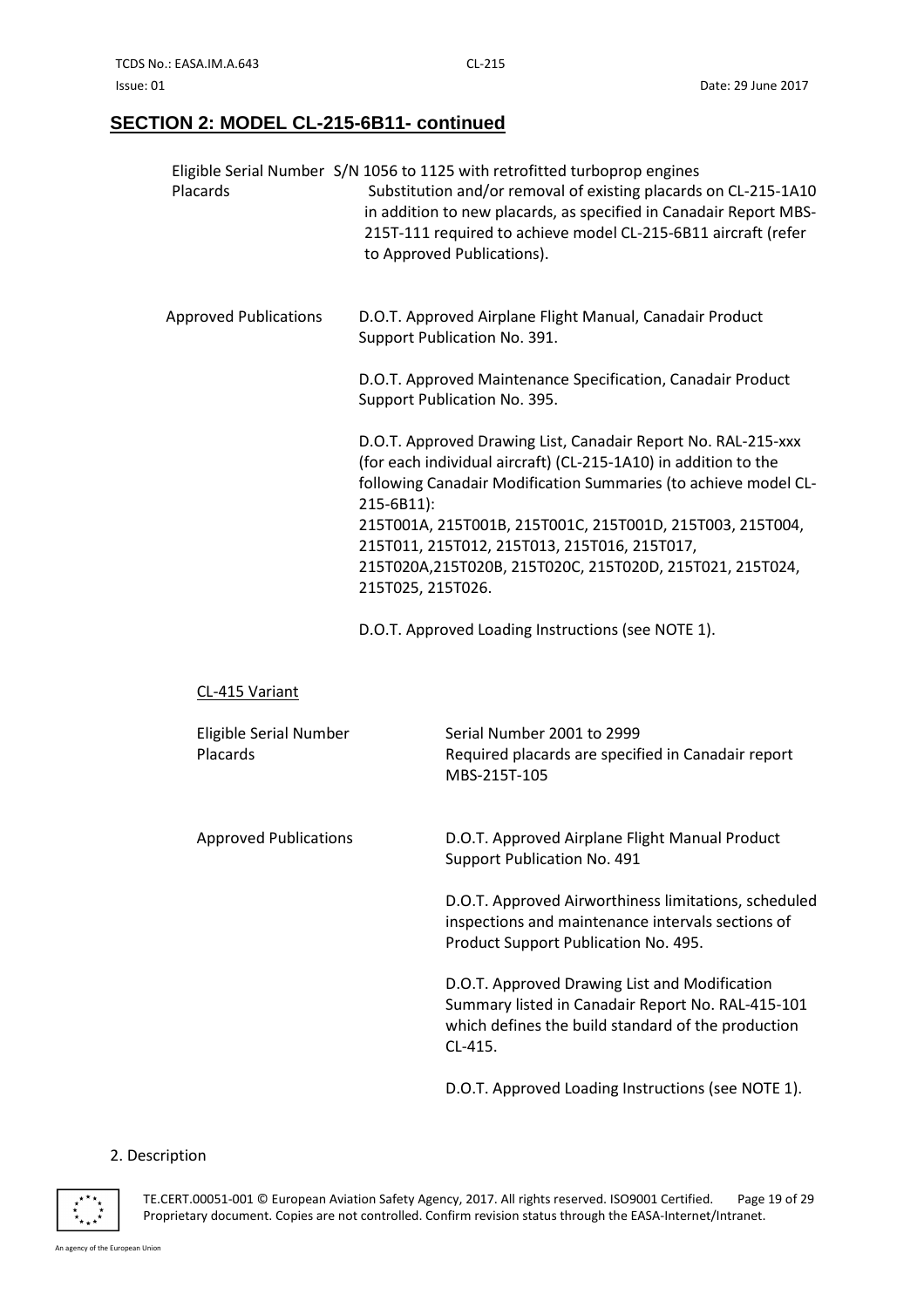High wing Amphibious flying boat.

3. Equipment

All Equipment required by the airworthiness requirements as reported in the certification basis must be installed on each delivered aircraft. In addition it is required to bring on board the approved AFM

4. Dimensions

| CL-415 Variant |                  |                 |  |
|----------------|------------------|-----------------|--|
| Span           | 28.6 m           | (93 ft. 11 in.) |  |
| Length         | 19.82 m          | (65 ft.)        |  |
| Height         | 8.9 <sub>m</sub> | (29 ft. 3 in.)  |  |
| Wing Area      | 100 m2           | (1080 sq ft)    |  |

## 5. Engines

Model CL-215-6B11 (CL-215T and CL-415 variants) Restricted Category

Two Pratt & Whitney Canada PW123AF (Turboprop) with P&WC SB 21211 incorporated. (see Note 5)

6. Auxiliary Power Unit

Not Applicable

#### 7. Propellers

CL-215T Variant

| Manufacturer:   | Hamilton Standard            |
|-----------------|------------------------------|
| Propeller Type: | Two 14SF-17 (four-bladed) or |

Two 14SF-19 (four-bladed)

Diameter: 13 feet, 1/4 inch (3.97m)

Pitch setting at 42-inch station (1.06 m):

Reverse:  $-10^{\circ} \pm 1.17^{\circ}$ Feathered: 86.0°

#### CL-415 Variant

 Manufacturer: Hamilton Standard Propeller Type: Two 14SF-17 (four-bladed) or Two 14SF-19 (four-bladed) Diameter: 13 feet, 1/4 inch (3.97m)

TE.CERT.00051-001 © European Aviation Safety Agency, 2017. All rights reserved. ISO9001 Certified. Page 20 of 29 Proprietary document. Copies are not controlled. Confirm revision status through the EASA-Internet/Intranet.

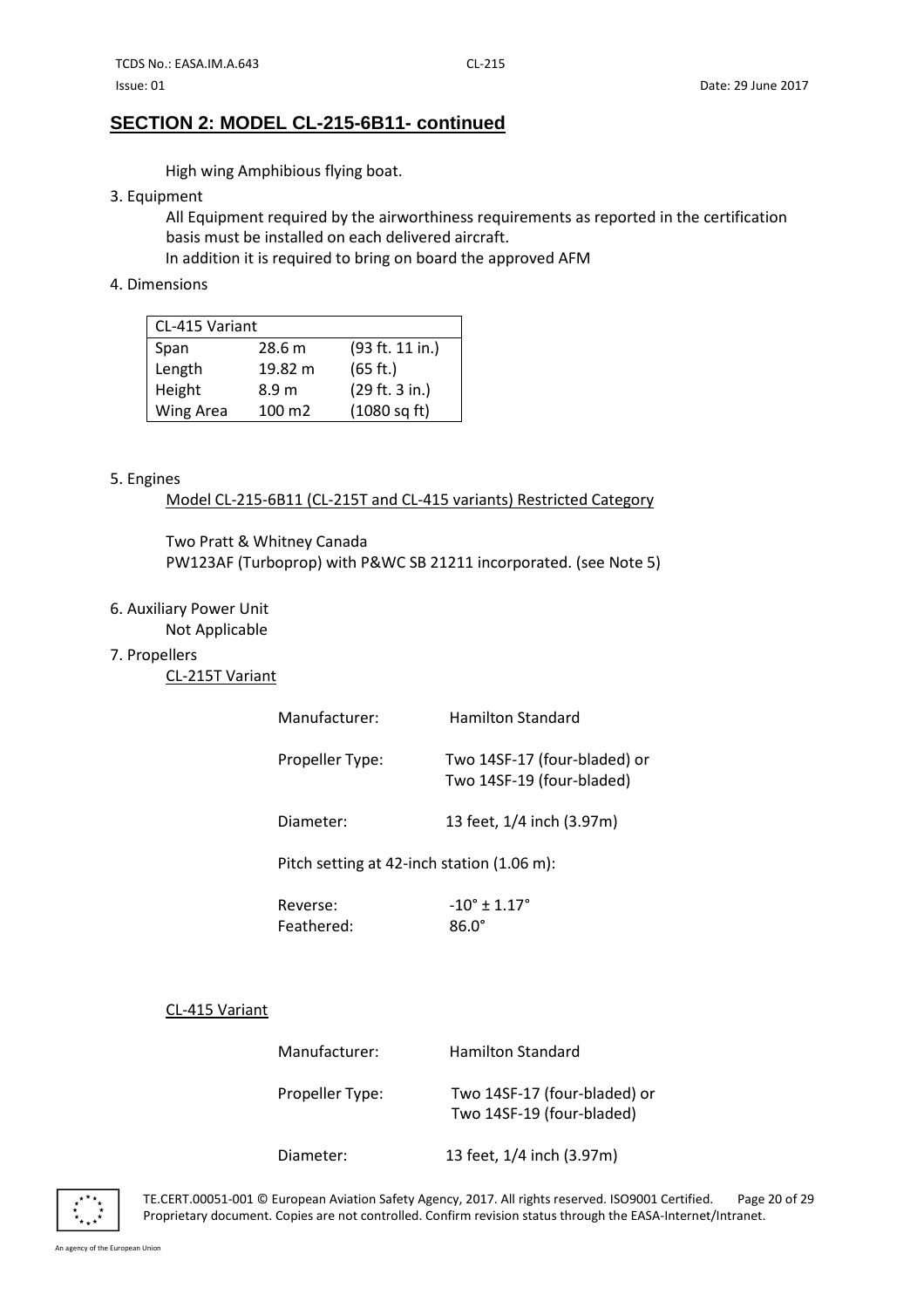Pitch setting at 42-inch station (1.06 m):

| Reverse:   | $-10^{\circ}$ ± 1.17° (dynamic conditions)     |
|------------|------------------------------------------------|
|            | -13.6° to -15.6° (reverse pitch stop position) |
| Feathered: | $86.0^\circ$                                   |

## 8. Fluids (Fuel, Oil, Additives, Hydraulics) CL-215-6B11 (CL-215T and CL-415 variants) Restricted Category

Fuels conforming to any of the following specifications are approved for use.

Mixing of fuels is permitted.

| Tipo             | Specifiche       |                                 |                                |
|------------------|------------------|---------------------------------|--------------------------------|
| Kerosene         | <b>CANADA</b>    | U.S.A.                          | U.K.                           |
| Jet A, A1<br>JP8 | $3-GP-23$        | <b>ASTMD1655</b><br>MIL-T-83133 | D. Eng RD2494<br>D. Eng RD2453 |
| Wide Cut*        |                  |                                 |                                |
| Jet B            | <b>CGSB 3.22</b> | <b>ASTMD1655</b>                | D. Eng RD2486                  |
| JP4              | <b>CGSB 3.22</b> | MIL-T-5624                      | D. Eng RD2486                  |
| High Flash       |                  |                                 |                                |
| JP5              | $3-GP-24$        | MIL-T-5624                      | D. Eng RD2452                  |

\*NOTE: Refer to Flight Manual Limitations Section for operating limits for JP4/Jet B fuel.

Oil CL-215-6B11 (CL-215T and CL-415 variants)

Engine: All MIL-L-23699, type II oils and Castrol 4000



TE.CERT.00051-001 © European Aviation Safety Agency, 2017. All rights reserved. ISO9001 Certified. Page 21 of 29 Proprietary document. Copies are not controlled. Confirm revision status through the EASA-Internet/Intranet.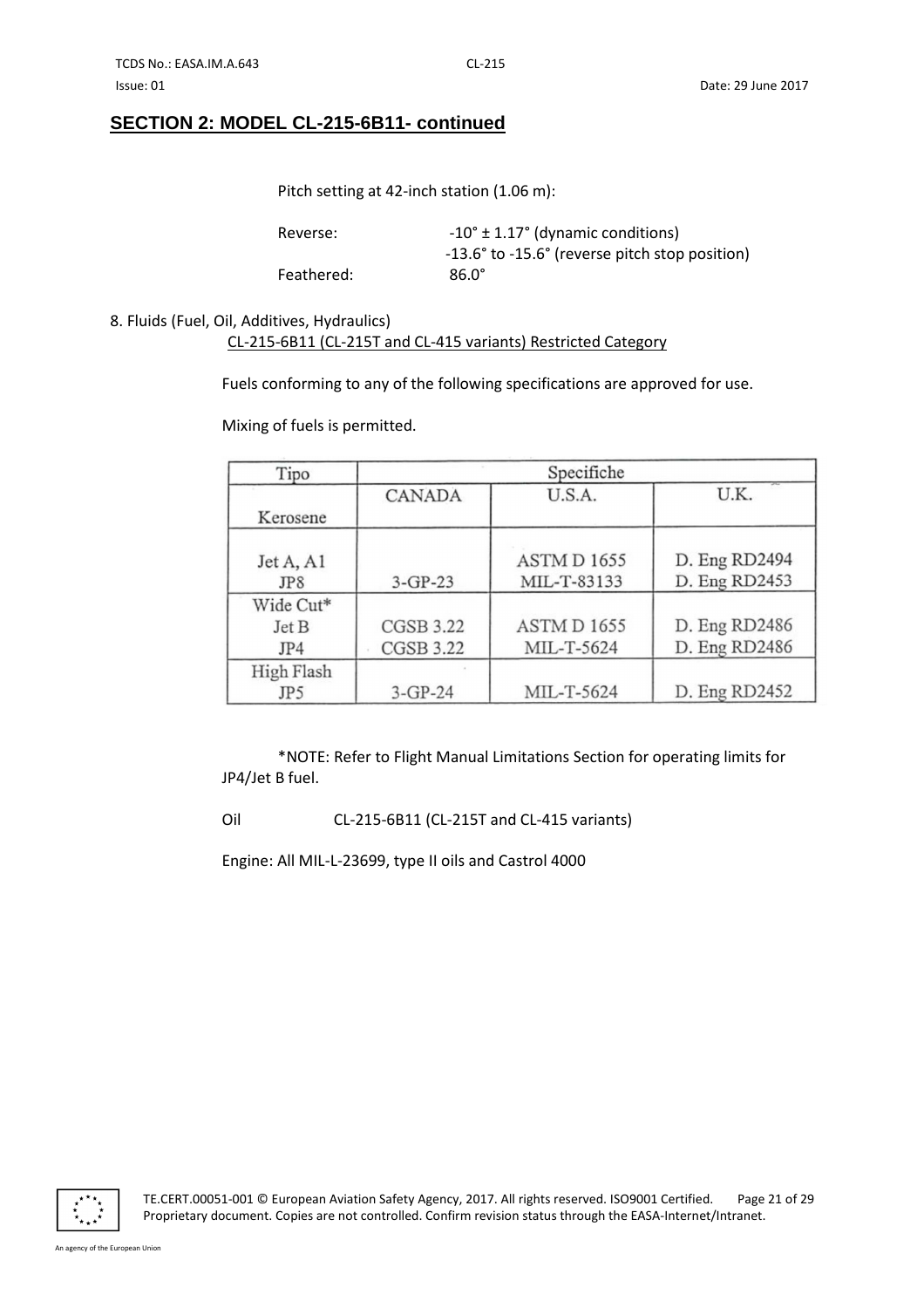| 9. Fluid Capacities  |                              |                                           |      |                                          |
|----------------------|------------------------------|-------------------------------------------|------|------------------------------------------|
|                      |                              | CL-215-6B11 (CL-215T and CL-415 variants) |      |                                          |
| <b>Fuel Capacity</b> |                              | Usable Fuel                               |      |                                          |
|                      |                              | Pressure refueling:                       |      | 5796 L (1530 US Gal<br>(Total Capacity)  |
|                      |                              | Gravity refueling:                        |      | 5914 L (1562 US Gal)<br>(Total Capacity) |
|                      |                              | Maximum refuel pressure:                  |      | 50 psig.                                 |
|                      | Oil Capacity Engines: (Each) |                                           |      |                                          |
|                      |                              |                                           |      | US Gal                                   |
|                      |                              | Total                                     | 19,3 | 5,1                                      |
|                      |                              | Usable                                    | 3,5  | 0,9                                      |

#### 10. Airspeed Limits

#### CL-215-6B11 (CL-215T and CL-415 variants) Restricted Category

|                                                                                                    | <b>IAS</b> | CAS     |  |  |
|----------------------------------------------------------------------------------------------------|------------|---------|--|--|
|                                                                                                    | (knots)    | (knots) |  |  |
| VMO (maximum Operating)                                                                            | 187        | 190     |  |  |
| S.L. to 20,000 feet                                                                                |            |         |  |  |
|                                                                                                    |            |         |  |  |
| (Flaps Extended at 10°)<br><b>VFE</b>                                                              | 138        | 140     |  |  |
| (Flaps Extended at 15°)                                                                            | 138        | 140     |  |  |
| (Flaps Extended at 25°)                                                                            | 114        | 116     |  |  |
| (Flaps Extended at 25°*)                                                                           | 116        | 117     |  |  |
| (Flaps Extended at 25°**)                                                                          | 119        | 120     |  |  |
| * For CL-215-6B11 (CL-215T Variant) Refer to A/C S/N 1056 and subsequent incorporating Canadair SB |            |         |  |  |
| 215-376                                                                                            |            |         |  |  |
| ** For CL-215-6B11 (CL-415 Variant).                                                               |            |         |  |  |
| VA (Maneuvering Speed)                                                                             |            |         |  |  |
| See Flight Manual for variation of VA with aircraft weight.                                        |            |         |  |  |
|                                                                                                    |            |         |  |  |
| <b>VLE (Maximum Speed-Landing</b>                                                                  | 129        | 130     |  |  |
| Gear Extended)                                                                                     |            |         |  |  |
| <b>VLO (Maximum Speed-Landing</b>                                                                  | 129        | 130     |  |  |
| Gear Operation)                                                                                    |            |         |  |  |
| VMCA (Minimum Control Speed                                                                        | 84         | 84      |  |  |
| in the air with Automatic                                                                          |            |         |  |  |
| <b>Propeller Feathering</b>                                                                        |            |         |  |  |
| Operative)                                                                                         |            |         |  |  |
| VLL (Maximum speed at which                                                                        | 129        | 130     |  |  |
| Landing lights may be                                                                              |            |         |  |  |
| extended or used)***                                                                               |            |         |  |  |
| *** not applicable to A/C S/N 1081 and subsequent                                                  |            |         |  |  |
| VWD (Maximum Speed at which                                                                        | 129        | 130     |  |  |



TE.CERT.00051-001 © European Aviation Safety Agency, 2017. All rights reserved. ISO9001 Certified. Page 22 of 29 Proprietary document. Copies are not controlled. Confirm revision status through the EASA-Internet/Intranet.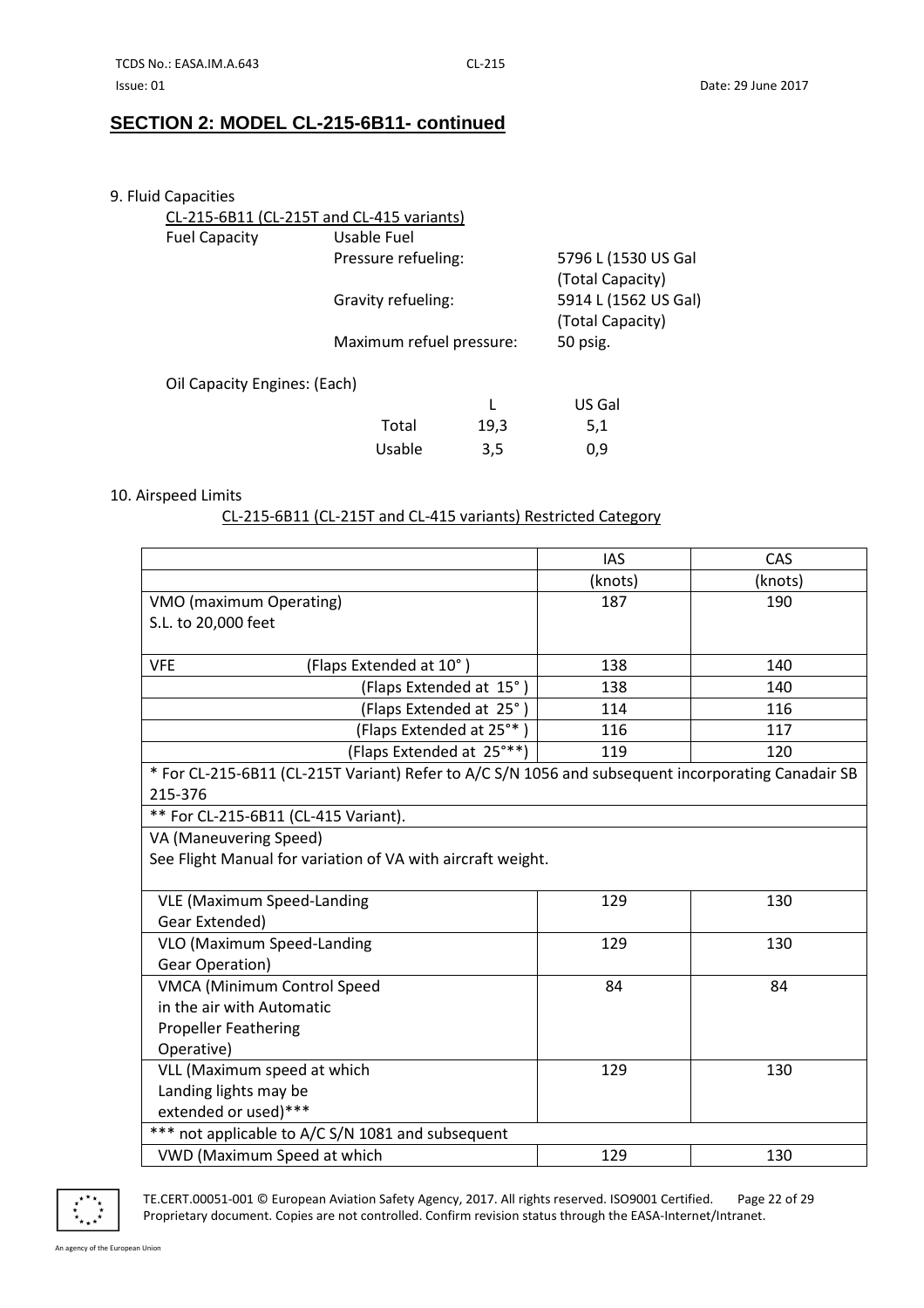| water doors may be opened or                                                               |        |  |  |
|--------------------------------------------------------------------------------------------|--------|--|--|
| operated in flight)                                                                        |        |  |  |
| Maximum speed on                                                                           | 80     |  |  |
| Water with Probes                                                                          | ****90 |  |  |
| extended (water speed)                                                                     |        |  |  |
| **** Refers to aircraft S/N 1051 and subsequent and aircraft which embody Service Bulletin |        |  |  |
| CL215-203.                                                                                 |        |  |  |
| See AFM as listed in Approved Publications.                                                |        |  |  |

#### 11. Flight Envelope

See Approved Airplane Flight Manual

#### 12. Operating Limitations

12.1 Approved Operations CL-215-6B11 (CL-215T and CL-415 variants)

| Maximum Operating Altitude | Take-off and Landing: | 10000 feet |
|----------------------------|-----------------------|------------|
| (Pressure Altitude)        | Enroute:              | 20000 feet |
|                            | Water Pick-up:        | 8000 feet* |
|                            |                       | 5000 feet  |

\* A/C incorporating Canadair Service Bulletin CL215-203

#### Engine limitations

Model CL-215-6B11 (CL-215T and CL-415 variants) Restricted Category

#### CL-215T Variant

| CL-215T Variant       | Torque            | Np      | <b>ITT</b>        | <b>NH</b>      | Oil Temp           | Oil Press | NL       |
|-----------------------|-------------------|---------|-------------------|----------------|--------------------|-----------|----------|
|                       | $\left( 1\right)$ | (2)     |                   |                | (3)                |           |          |
|                       | (%)               | (RPM)   | (ºC)              | (%)            | (ºC)               | (psig)    | $(\%)$   |
| Take off              | 100(5)            | 1200(5) | 800               | 102.7          | 0 to 115           | 55 to 65  | 104.0    |
|                       | (6)               |         |                   |                |                    |           |          |
| <b>Max Continuous</b> | 90(5)             | 1200(5) | 800               | 102.7          | 0 to 115           | 55 to 65  | 104.0    |
|                       | 96(7)             | 1125(7) |                   |                |                    |           |          |
| Min in flight         | N/A               | N/A     | N/A               | (4)            | -40 to 115         | 55 to 65  | N/A      |
| Min on ground         | N/A               | N/A     | N/A               | N/A            | -40 to 115         | 55 to 65  | N/A      |
| Max reserve           | N/A               | 1115    | 800               | N/A            | 0 to 115           | 55 to 65  | N/A      |
| Transient             | 115.2(8)          | 1320    | 840               | 103.7          | 125                | 200       | 104.3    |
|                       | (20 sec)          |         | (20 sec)          | (20 sec)       | $(20 \text{ min})$ |           | (20 sec) |
| Start-up              | N/A               | N/A     | 950               | <b>STARTER</b> | -40                | 40 to 200 | N/A      |
|                       |                   |         | $(5 \text{ sec})$ | OFF BY         |                    |           |          |
|                       |                   |         |                   | 45.8           |                    |           |          |

## NOTE:

1. Maximum torque with feathered propeller is 50% Torque meter gives a flickering value with control lever in IDLE/FEATHER position



TE.CERT.00051-001 © European Aviation Safety Agency, 2017. All rights reserved. ISO9001 Certified. Page 23 of 29 Proprietary document. Copies are not controlled. Confirm revision status through the EASA-Internet/Intranet.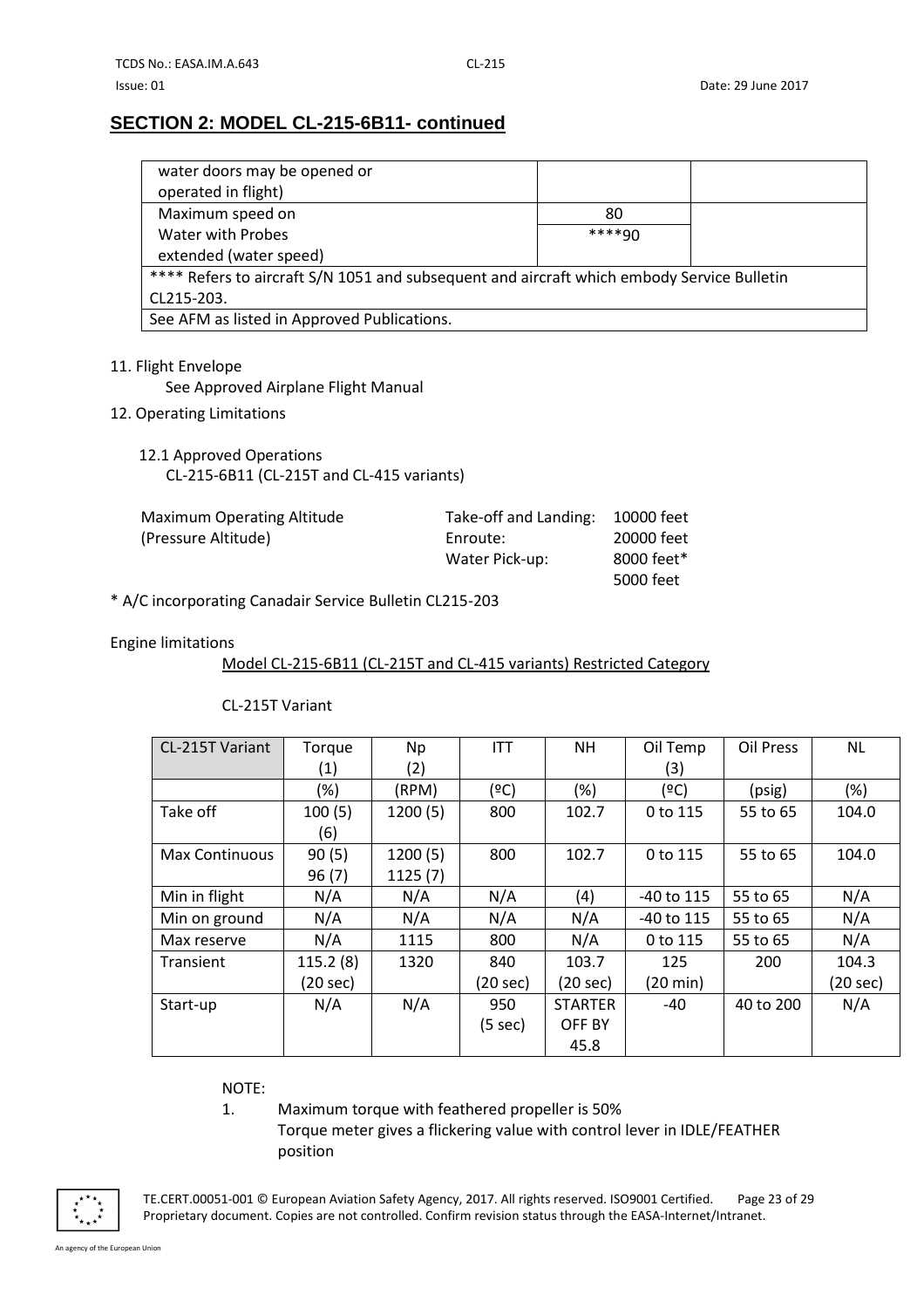IDLE

- 2. Continuous operation with Np between 500 and 780 is prohibited
- 3. For correct operation of the de-ice air intake system oil temperature shall be kept above 45 ºC Oil temp must be above 0 ºC for engine operation modes higher than FLIGHT-
- 4. The use of HIGH CAM is restricted to ground operation.
- 5. Take off and MCP performances are limited by OAT and altitude (See Performance section, Engine Torque limits of the applicable AFM)
- 6. Operational Rating that are limited to 5 minutes in normal operation can be extended to 10 minutes in OEI condition. Considering the low occurrence of the OEI operation, specific limitation or special inspection are not required.
- 7. Maximum torque is 96% for Np equal or below 1125 RPM
- 8. On airplanes incorporating Canadair Service Bulletin 215-3100: the transient torque limit is 122.4% (20 sec)

For further limitations refer to the approved AFM

| CL-415 Variant | Torque   | <b>Np</b> | <b>ITT</b>         | <b>NH</b>      | Oil Temp           | Oil Press | NL       |
|----------------|----------|-----------|--------------------|----------------|--------------------|-----------|----------|
|                | (1)      | (2)       |                    |                | (3)                |           |          |
|                | (%)      | (RPM)     | (ºC)               | (%)            | (ºC)               | (psig)    | (%)      |
| Take off       | 100(5)   | 1210(5)   | 800                | 102.7          | 0 to 115           | 55 to 65  | 104.0    |
|                | (6)      |           |                    |                |                    |           |          |
| Max Continuous | 90(5)    | 1200(5)   | 800                | 102.7          | 0 to 115           | 55 to 65  | 104.0    |
|                | 96(7)    | 1125(7)   |                    |                |                    |           |          |
| Min in flight  | N/A      | N/A       | N/A                | (4)            | -40 to 115         | 55 to 65  | N/A      |
| Min on ground  | N/A      | N/A       | N/A                | N/A            | -40 to 115         | 55 to 65  | N/A      |
| Max reserve    | N/A      | 1115      | 800                | N/A            | 0 to 115           | 55 to 65  | N/A      |
| Transient      | 122      | 1320      | 840                | 103.7          | 125                | 100       | 104.0    |
|                | (20 sec) |           | $(20 \text{ sec})$ | (20 sec)       | $(20 \text{ min})$ |           | (20 sec) |
| Start-up       | N/A      | N/A       | 950                | <b>STARTER</b> | -40                | 40 to 100 | N/A      |
|                |          |           | (5 sec)            | OFF BY         |                    |           |          |
|                |          |           |                    | 48.0           |                    |           |          |

#### CL-415 Variant

NOTE:

- 1. Maximum torque with feathered propeller is 50%
	- Torque meter gives a flickering value with control lever in IDLE/FEATHER position
- 2. Continuous operation with Np between 500 and 780 is prohibited
- 3. For correct operation of the de-ice air intake system oil temperature shall be kept above 45 ºC

 Oil temp must be above 0 ºC for engine operation modes higher than FLIGHT-IDLE

- 4. The use of HIGH CAM is restricted to ground operation.
- 5. Take off and MCP performances are limited by OAT and altitude (See Performance section, Engine Torque limits of the applicable AFM)



TE.CERT.00051-001 © European Aviation Safety Agency, 2017. All rights reserved. ISO9001 Certified. Page 24 of 29 Proprietary document. Copies are not controlled. Confirm revision status through the EASA-Internet/Intranet.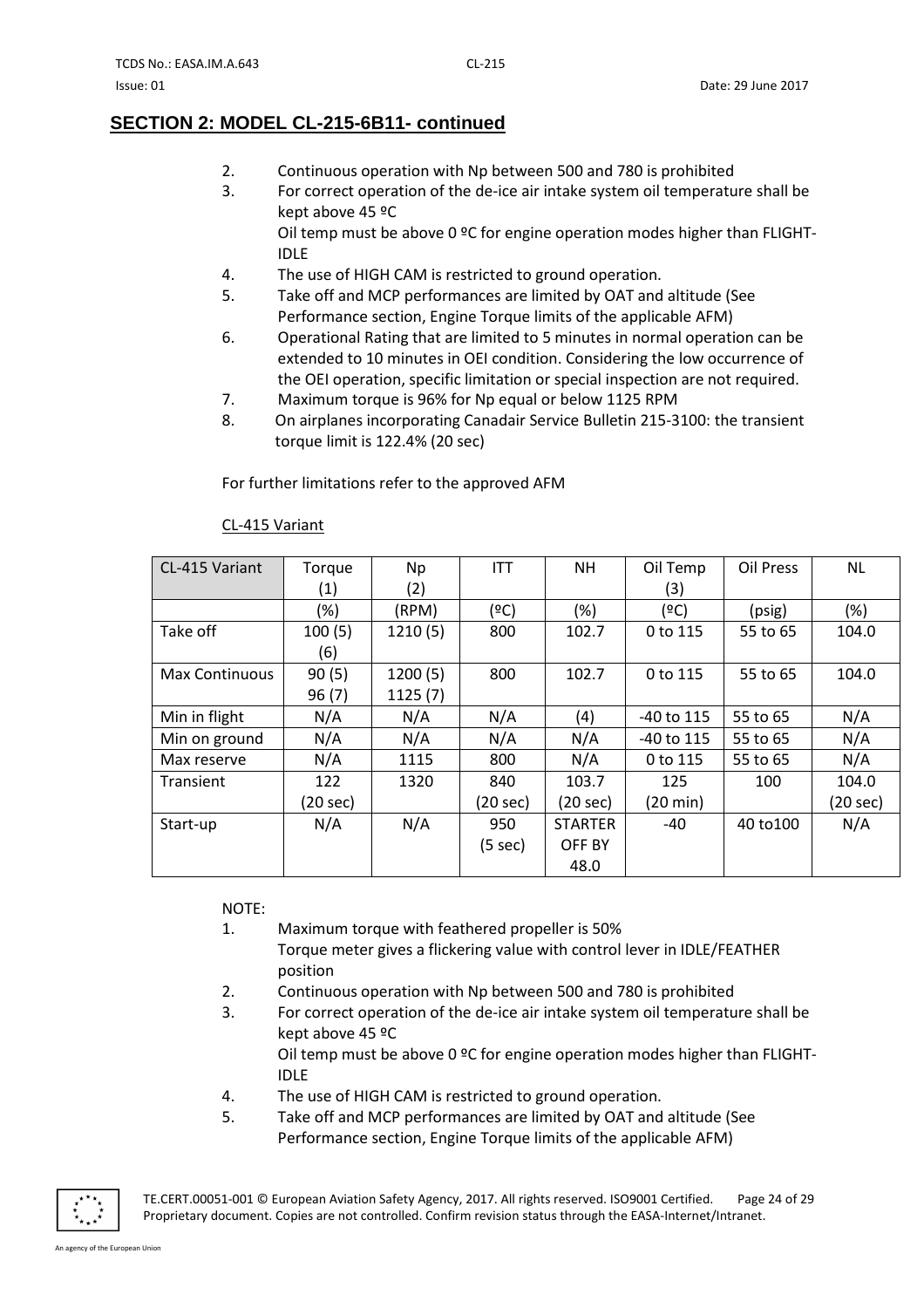- 6. Operational Rating that are limited to 5 minutes in normal operation can be extended to 10 minutes in OEI condition. Considering the low occurrence of the OEI operation, specific limitation or special inspection are not required.
- 7. Maximum torque is 96% for Np equal or below 1125 RPM

For further limitations refer to the approved AFM

# 12.2 Other Limitations

Dispatch into known icing conditions is prohibited

## 13. Maximum Certified Masses

|                   | CL 215 T Variant |       | CL 415 T Variant |       |
|-------------------|------------------|-------|------------------|-------|
|                   | Кg               | Lbs   | Кg               | Lbs   |
| Ramp              | (a)              | (a)   | (a)              | (a)   |
| (Land Operation)  |                  |       |                  |       |
| Ramp              | (a)              | (a)   | (a)              | (a)   |
| (Water Operation) |                  |       |                  |       |
| Take off          | 19731            | 43500 | 19890            | 43850 |
| (Land Operation)  |                  |       |                  |       |

| Take-off                        | 17168 | 37850 | 17168 | 37850 |
|---------------------------------|-------|-------|-------|-------|
| (Water Operation)               |       |       |       |       |
| Landing<br>(Land Operation)     | (a)   | (a)   | (a)   | (a)   |
| Landing<br>(Water Operation)    | (a)   | (a)   | (a)   | (a)   |
| Zero fuel f<br>(Land Operation) | (a)   | (a)   | (a)   | (a)   |
| Zero fuel<br>(Water Operation)  | (a)   | (a)   | (a)   | (a)   |

(a) See AFM, maximum weights vary with serial numbers and modifications.

For water Bomber configuration, including Chemical Foam

|                                  | CL 215 T Variant |      | CL 415 T Variant |     |
|----------------------------------|------------------|------|------------------|-----|
|                                  | Кg               | ∟bs. | Кg               | Lbs |
| Touch down for water pick-up     | þ,               | (b   | (b,              | (b  |
| Lift off following water pick-up | b.               | b)   | (b,              | (b) |

(b) See AFM, maximum weights vary with serial numbers and modifications.



TE.CERT.00051-001 © European Aviation Safety Agency, 2017. All rights reserved. ISO9001 Certified. Page 25 of 29 Proprietary document. Copies are not controlled. Confirm revision status through the EASA-Internet/Intranet.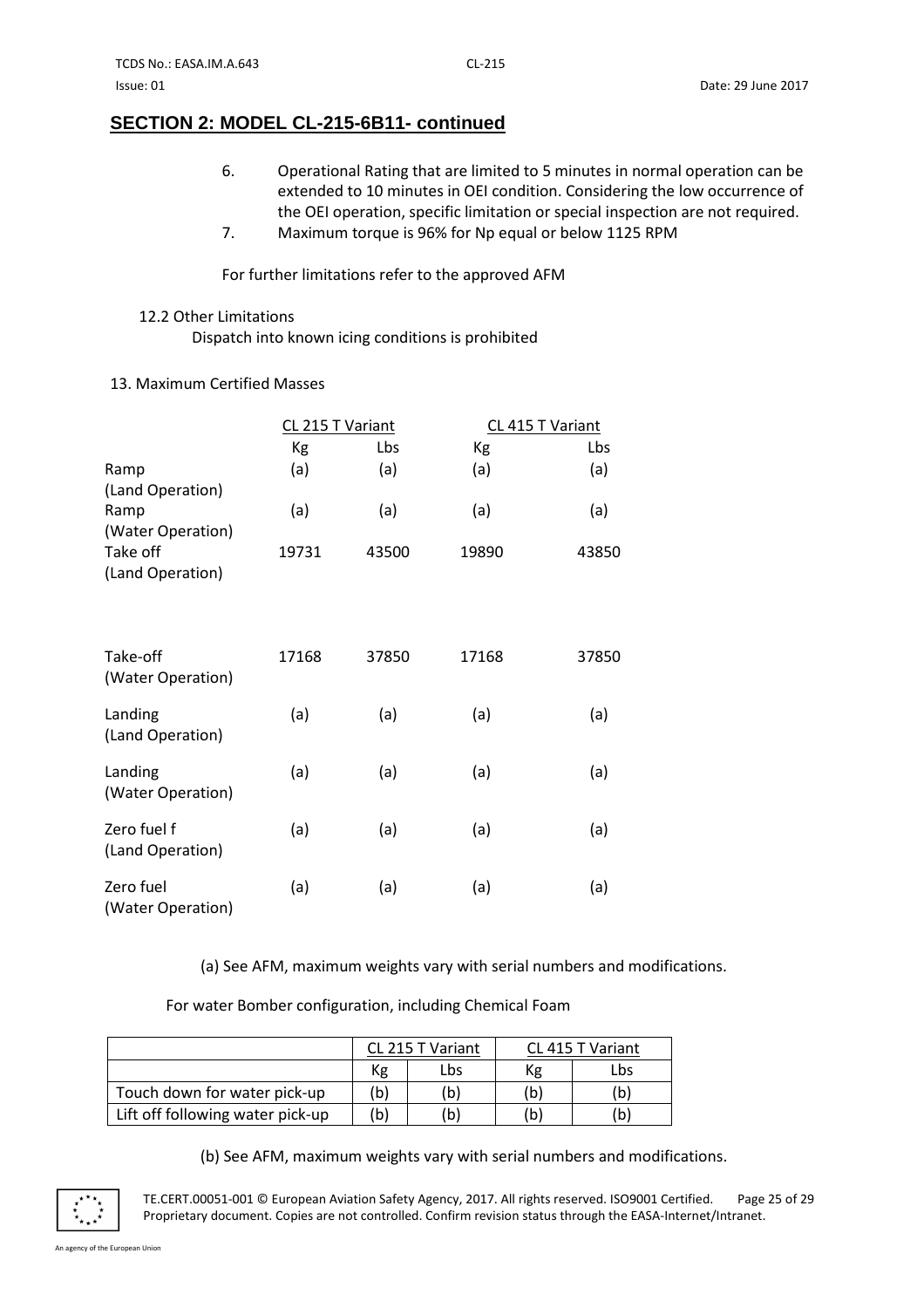14. Centre of Gravity Range

See approved Airplane Flight Manual

15. Datum

The reference datum is located 300 inches (762 cm) forward of the keyhole slot in the chine angle on both sides of the fuselage at station 300.0.

16. Mean Aerodynamic Chord (MAC)

 The leading edge of the MAC is 366.57 inches (931.08 cm) aft of the reference datum. The length of the MAC is 139.4 inches (354.07 cm).

17. Levelling Means

 Longitudinal: Lugs on left hand nose wheel well sidewall at stations 170.0 and 182.5. Lateral: Lugs on front face of nose wheel well rear bulkhead, station 222.50.

18. Minimum Flight Crew

2 (Pilot and Co-pilot)

19. Minimum Cabin Crew

0

20. Maximum Seating Capacity

Model CL-215-6B11 (CL-215T and CL-415 variants)

10 (including two crew). Limited by approved seating arrangements. In particular, see NOTE 4.

# 21. Baggage/ Cargo Compartment Model CL-215-6B11 (CL-215T)

# General Cargo

Load distribution must not exceed 150 lb./sq.ft. (732.36 kg/m2), nor 500 lbs. (226.8 kg) per running foot. For compartment limitations, refer to the following Canadair Report: RAW-215T-102

Jettisonable Liquid Cargo:

Water Bomber Configuration: Two tanks at Station 403.8, maximum water load of 6000 lb. (2722 kg) each. Volume 706 gallons (2673 L) each.

# Additional Cargo Limitations

(a) Carriage of general cargo in the cabin is prohibited when the water or chemical concentrate or chemical/water mix tanks are in use.

(b) Landing with jettisonable water or chemical/water load in the tanks is prohibited.

# Model CL-215-6B11(CL-415 variants)

#### General Cargo

Load distribution must not exceed 150 lb./sq. ft. (732.36 kg/m2), nor 500 lbs. (226.8 kg) per running foot. For compartment limitations, refer to the following Canadair Report: RAW-415-102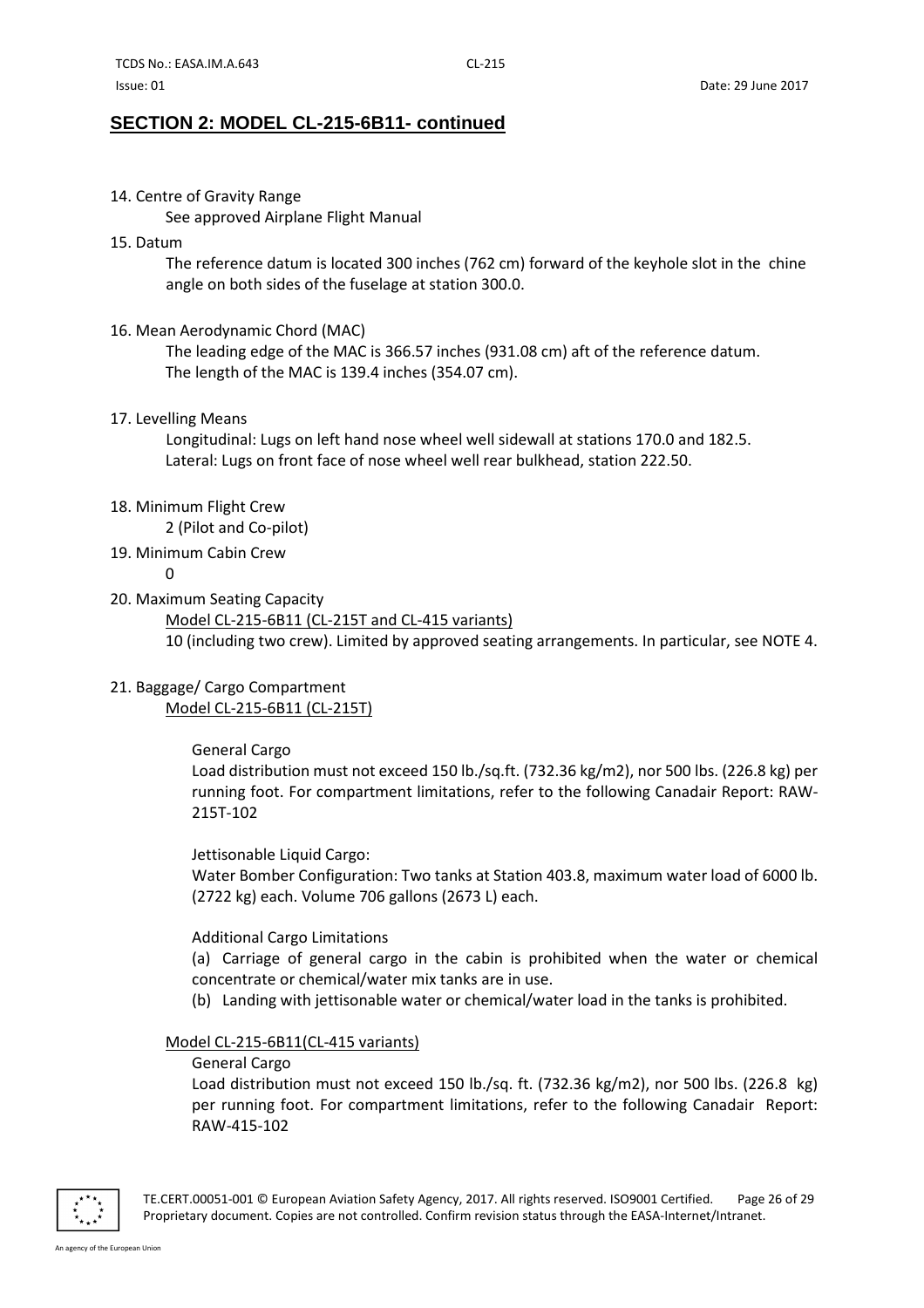| Jettisonable Liquid Cargo: |        |                                                 |        |        |       |
|----------------------------|--------|-------------------------------------------------|--------|--------|-------|
|                            |        | Water Bomber Configuration: water tank capacity |        |        |       |
|                            | Volume |                                                 |        | Weight |       |
|                            |        | Imp Gal                                         | US Gal | Кg     | Lb    |
| Inboard tanks (2)          | 3173   | 698                                             | 838    | 3167   | 6980  |
| Outboard tanks (2)         | 2964   | 652                                             | 783    | 2957   | 6520  |
| All tanks (4)              | 6137   | 1350                                            | 1621   | 6124   | 13500 |

Additional Cargo Limitations

(a) Carriage of general cargo in the cabin is prohibited when the water or chemical concentrate or chemical/water mix tanks are in use.

(b) Landing with jettisonable water or chemical/water load in the tanks is prohibited.

22. Wheels and Tyres

| Nose Wheel Tyre: | $6.50*10$ Type III 10 ply, |
|------------------|----------------------------|
| Main Wheel Tyre: | 15.00*16 Type II 16 ply,   |
|                  |                            |

# 23. ETOPS

Not applicable

## **IV. Operating and Service Instructions**

1. Airplane Flight Manual (AFM)

#### CL-215T Variant

D.O.T. Approved Airplane Flight Manual, Product Support Publication No. 391

# CL-415 Variant

D.O.T. Approved Airplane Flight Manual, Product Support Publication No. 491

# 2. Instructions for Continued Airworthiness and Airworthiness Limitations

CL-215T Variant

D.O.T. Approved Maintenance Specification, Product Support Publication No. 395.

# CL-415 Variant

D.O.T. Approved Airworthiness limitations, scheduled inspections and maintenance intervals sections of Product Support Publication No. 495.

# 3. Weight and Balance Manual (WBM)

 Canadair Weight and Balance Reports RAW-215T-xxx, for each individual aeroplane Canadair Weight and balance Reports RAW-415-xxx, for each individual aeroplane



TE.CERT.00051-001 © European Aviation Safety Agency, 2017. All rights reserved. ISO9001 Certified. Page 27 of 29 Proprietary document. Copies are not controlled. Confirm revision status through the EASA-Internet/Intranet.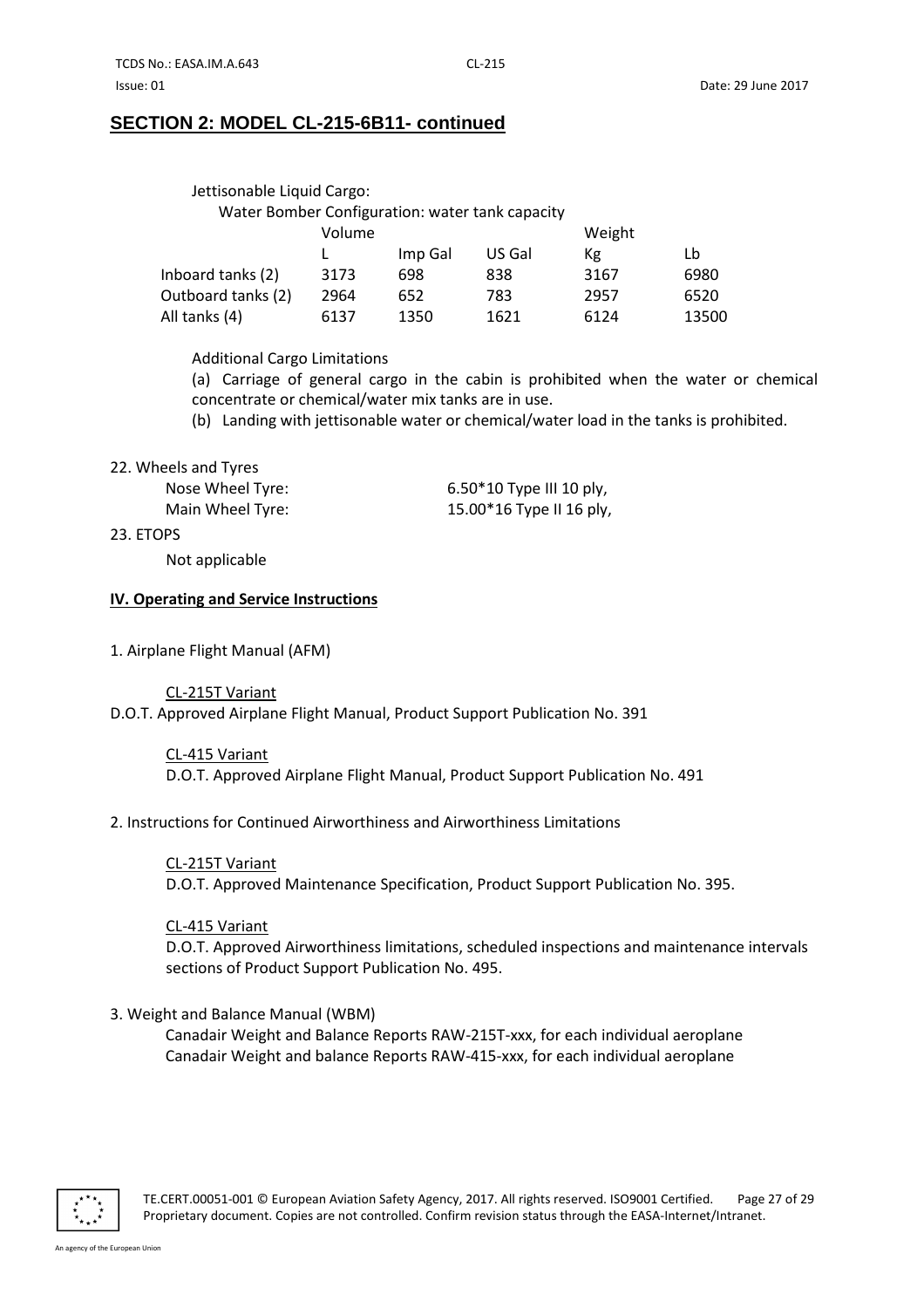#### **V. Notes**

- Note 1: The current Weight and Balance Report, containing the list of equipment included in the approved empty weight and loading instructions, must be provided for each aircraft.
- Note 2: All required placards must be installed in the specified locations
- Note 3: The aircraft must be operated in accordance with all sections of the Approved Flight Manual as listed in the Approved Publications.
- Note 4 Carriage of Persons

The carriage of persons in the cabin of Restricted Category Aircraft is only permitted when:

i. Such persons are Cargo Handlers or persons employed in support of the operation; and

ii. The water tanks are not in use.

For CL-215T and CL-415

Usage of Mirabel Aero Service Inc. Model 430 Flight Engineer Seat is permitted only by personnel supporting firefighting operations

- Note 5 Every CL-415 manufactured and every CL215T conversion after June 1994 must have PW123AF engines with SB 21211 incorporated or later superseding SB. For CL215T converted before June 1994 if SB 21211 is not incorporated on both engines then both engines must have SB 21113 and the aircraft must have SB 215-A3030 until both engines incorporate SB 21211 or later superseding SB.
- Note 6 Document RAO-215-100 describes the evolution of the certification basis with the following issues: RAO-215-100, issue NC, dated 12 March 1965, with revision letter C, Add. 1 RAO-215-100, issue 2, revision H, dated September 1991, with supplement 1 RAO-215-100 issue 2, revision I, dated June 1994, with supplement 2



TE.CERT.00051-001 © European Aviation Safety Agency, 2017. All rights reserved. ISO9001 Certified. Page 28 of 29 Proprietary document. Copies are not controlled. Confirm revision status through the EASA-Internet/Intranet.